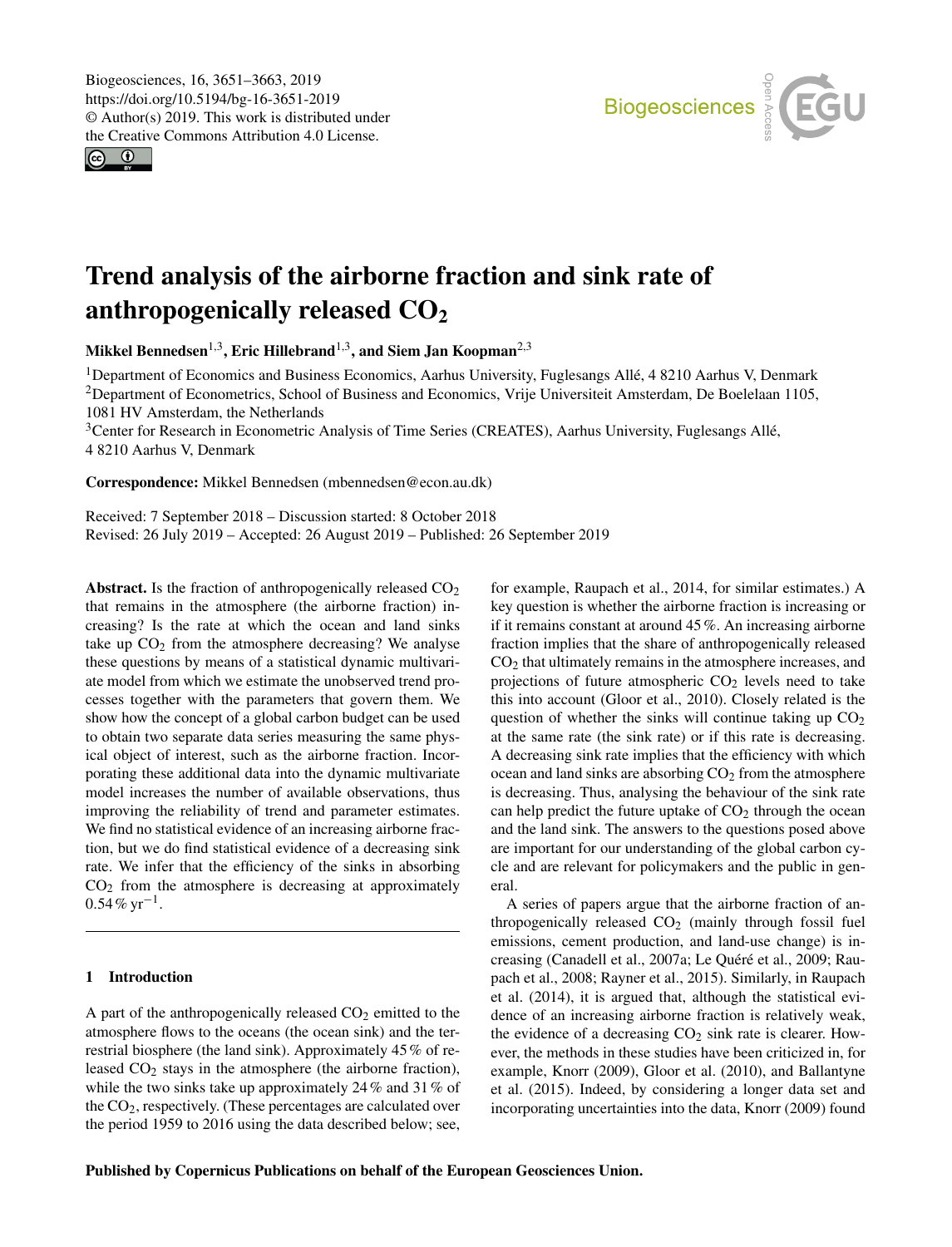that the conclusion of an increasing airborne fraction was not warranted. Similarly, [Ballantyne et al.](#page-11-2) [\(2015\)](#page-11-2) argues that errors in the data can lead to erroneous conclusions regarding possible trends in the airborne fraction and in the sink rate.

In this paper, we address these statistical issues within the framework of a *state-space system*. It allows us to conduct statistical inference by taking explicit account of stochastic and deterministic trends in the data, transient shocks to the data (coming from, e.g. volcanic eruptions or strong El Niño events), and (potential) measurement errors. It also allows for the simultaneous incorporation of multiple data sets for the same object, which can improve the estimation of trends and increase reliability of parameter estimates. We find strong evidence for purely deterministic trends when we incorporate multiple measurements for the airborne fraction and the sink rate. These deterministic trends have a statistically significantly negative slope in the case of the sink rate and an insignificant slope in the case of the airborne fraction. These findings corroborate earlier findings in the literature, especially those of [Raupach et al.](#page-12-0) [\(2014\)](#page-12-0), but address the statistical concerns raised by [Knorr](#page-12-4) [\(2009\)](#page-12-4) and [Ballantyne et al.](#page-11-2) [\(2015\)](#page-11-2), among others. Finally, by analysing the ocean and land sink rates separately, we find no evidence of a decreasing ocean sink rate, but we do find evidence that the land sink rate is decreasing.

The paper is organized as follows. In Sect. [2](#page-1-0) we state the fundamental equations of the global carbon budget, the definitions of the airborne fraction of anthropogenically released  $CO<sub>2</sub>$ , and the  $CO<sub>2</sub>$  sink rate, which will motivate the specification of the state-space system. Section [3](#page-2-0) introduces the state-space system used in the paper. In Sect. [4](#page-3-0) we conduct a trend analysis of the airborne fraction within the proposed statistical framework. In Sect. [5](#page-4-0) we carry out the corresponding analysis of the  $CO<sub>2</sub>$  sink rate, and in Sect. [6](#page-6-0) we carry out the analysis of the land and ocean sink rates separately. Section [7](#page-7-0) discusses the results, and Sect. [8](#page-9-0) concludes the paper. The Supplement is available online.

# <span id="page-1-0"></span>2 The global carbon budget

The so-called *global carbon budget* is defined as

$$
E_t^{\text{ANT}} = G_t + S_t^O + S_t^L,\tag{1}
$$

where  $E_t^{\text{ANT}}$  is anthropogenically released  $CO_2$  into the atmosphere,  $G_t$  is growth of atmospheric  $CO_2$  concentration,  $S_t^O$  is the flux of  $CO_2$  from the atmosphere to the oceans (the ocean sink), and  $S_t^L$  is the flux of  $CO_2$  from the atmosphere to the terrestrial biosphere (the land sink). In other words, Eq. [\(1\)](#page-1-1) states that emissions of  $CO<sub>2</sub>$  should equal the fluxes of  $CO<sub>2</sub>$  to the atmosphere, the ocean sink, and the land sink. We use the data set provided by the Global Carbon Project [\(Le Quéré et al.,](#page-12-5)  $2018$ ).<sup>1</sup> All data are given in gigatonnes of carbon (GtC) and are recorded at a yearly frequency, beginning in 1959 and ending in 2016, resulting in 58 observations for each quantity in Eq. [\(1\)](#page-1-1).

While the carbon budget is in principle always balanced for the physical quantities, in the sense that Eq. [\(1\)](#page-1-1) always holds, this might not be the case when inserting actual data for emissions and sinks due to measurement errors in the data. For this reason, [Le Quéré et al.](#page-12-5) [\(2018\)](#page-12-5) introduce a residual term into the budget Eq. [\(1\)](#page-1-1) to capture measurement error. It is denoted  $B_t^{\text{IM}}$  for *budget imbalance*. Therefore, when considering actual data, the carbon budget is defined as

<span id="page-1-2"></span>
$$
E_t^{\text{ANT}} = G_t + S_t^O + S_t^L + B_t^{\text{IM}}.
$$
 (2)

The sample mean of the budget imbalance over the observation period is not significantly different from zero and shows no sign of a trend [\(Le Quéré et al.,](#page-12-5) [2018\)](#page-12-5). These facts are important in the developments below, since they motivate treating  $B_t^{\text{IM}}$  as part of an error term.

The growth rate in atmospheric  $CO_2$  data,  $G_t$ , is from [Dlu](#page-11-3)[gokencky and Tans](#page-11-3) [\(2018\)](#page-11-3), the ocean sink data,  $S_t^O$ , are obtained from an ensemble of global biochemistry models, and the land sink data,  $S_t^L$ , are estimated as the multi-model mean of several dynamic global vegetation models. See [Le Quéré](#page-12-5) [et al.](#page-12-5) [\(2018\)](#page-12-5) for further information on the data. The anthropogenic emissions of  $CO<sub>2</sub>$  can be decomposed into two parts:

$$
E_t^{\text{ANT}} = E_t^{\text{FF}} + E_t^{\text{LUC}},
$$

where  $E_t^{\text{FF}}$  are emissions from fossil fuel burning, cement production, and gas flaring, while  $E_t^{\text{LUC}}$  are emissions from land-use change. Fossil fuel emissions,  $E_t^{\text{FF}}$ , are from [Boden](#page-11-4) [et al.](#page-11-4) [\(2018\)](#page-11-4), while land-use change emissions,  $E_t^{\text{LUC}}$ , are averages of the results of the two bookkeeping models of [Han](#page-11-5)[sis et al.](#page-11-5) [\(2015\)](#page-11-5) and [Houghton and Nassikas](#page-11-6) [\(2017\)](#page-11-6), updated as in [Le Quéré et al.](#page-12-5) [\(2018\)](#page-12-5). The time series of concentrations (above pre-industrial levels) of  $CO<sub>2</sub>$  in the atmosphere is constructed as

$$
C_t = 2.127 \cdot ([CO_2]_{1959} - [CO_2]_{1750}) + \sum_{\tau=1}^t G_{\tau},
$$

<span id="page-1-1"></span>where  $[CO<sub>2</sub>]_{1750} = 279$  ppmv (parts per million by volume) and  $[CO_2]_{1959} = 315.39$  ppmv are the concentrations of  $CO_2$ in the atmosphere in 1750 and 1959, respectively; see [Rau](#page-12-0)[pach et al.](#page-12-0) [\(2014\)](#page-12-0). The number 2.127 is the conversion factor from parts per million by volume to gigatonnes of carbon. In other words, the atmospheric concentration  $C_t$  above preindustrial levels is given by the initial value in 1959 plus the cumulative sum of the growth in atmospheric  $CO<sub>2</sub>$  concentrations  $G_t$ , which result from the budget Eq. [\(1\)](#page-1-1).

We follow [Raupach](#page-12-6) [\(2013\)](#page-12-6) and [Raupach et al.](#page-12-0) [\(2014\)](#page-12-0) and define the airborne fraction as

$$
AF_t = \frac{G_t}{E_t^{ANT}},
$$

<sup>&</sup>lt;sup>1</sup>The data are available at <http://www.globalcarbonproject.org/> (last access: 1 June 2018).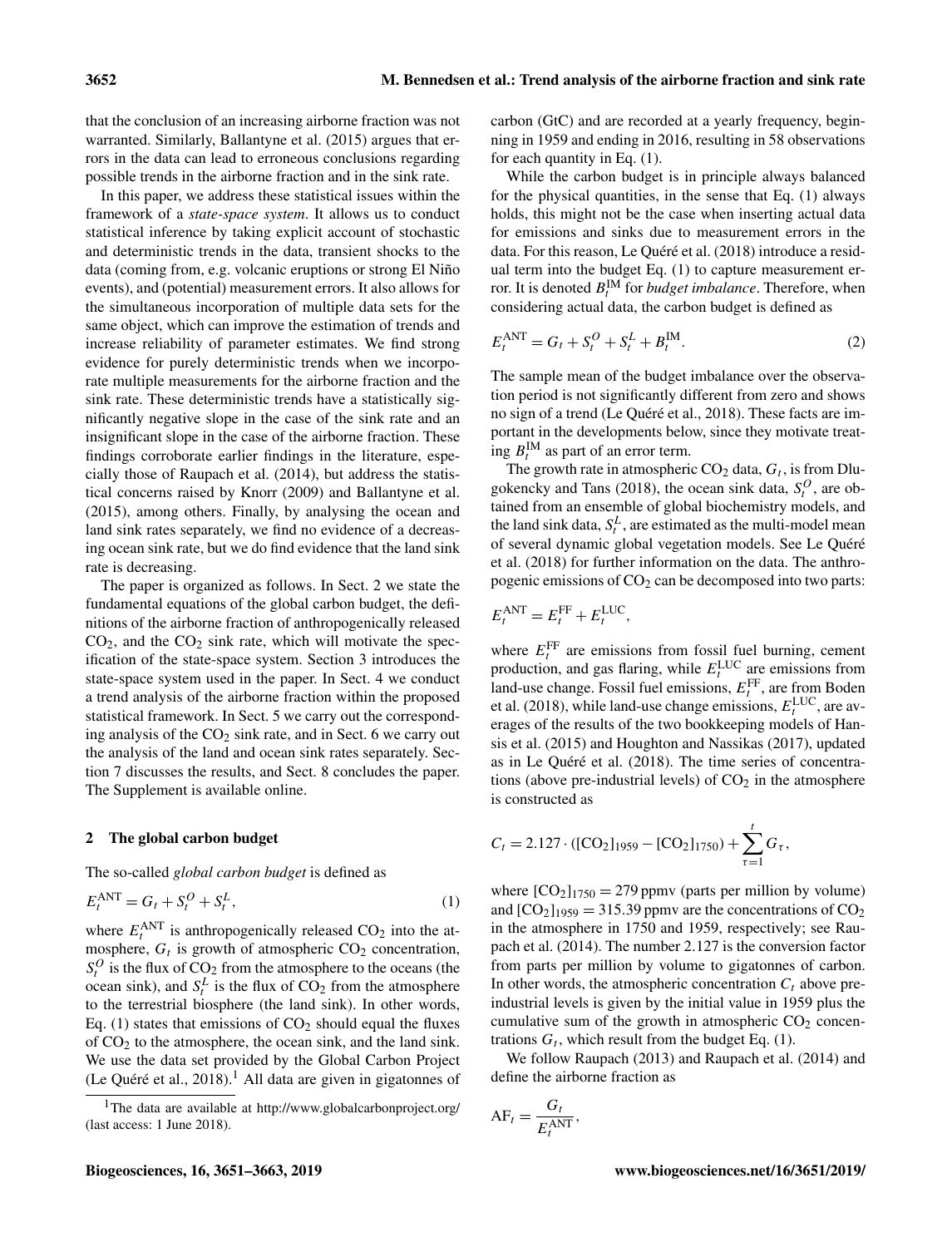### M. Bennedsen et al.: Trend analysis of the airborne fraction and sink rate 3653

and the  $CO<sub>2</sub>$  sink rate as

$$
k_{\mathbf{S},t} = \frac{S_t^O + S_t^L}{C_t},\tag{3}
$$

which is the flux of  $CO<sub>2</sub>$  from the atmosphere to the sinks (ocean plus land), normalized by the amount of  $CO<sub>2</sub>$  (above pre-industrial levels) currently in the atmosphere. We can also consider the individual components of the sink rate for ocean and land, which are given by

$$
k_{O,t} = \frac{S_t^O}{C_t}, \qquad k_{L,t} = \frac{S_t^L}{C_t},
$$
\n(4)

respectively, with  $k_{S,t} = k_{O,t} + k_{L,t}$ .

The airborne fraction and the sink rate are fundamentally different quantities. The airborne fraction  $AF_t = G_t / E_t^{ANT}$ is the ratio of the growth of atmospheric  $CO<sub>2</sub>$  in period t to the amount of  $CO_2$  emitted in period t. It is thus a measure of the fraction of emitted  $CO<sub>2</sub>$  that stays in the atmosphere. In contrast, the sink rate  $k_{S,t} = (S_t^O + S_t^L)/C_t$  is the ratio of the  $CO<sub>2</sub>$  flux in the sinks in period t to the total amount of  $CO<sub>2</sub>$ in the atmosphere (above pre-industrial levels). By writing  $S_t^O + S_t^L = k_{S,t} C_t$ , we can interpret the sink rate  $k_{S,t}$  as the "efficiency" with which CO<sub>2</sub> flows from the atmosphere to the sinks, i.e. as the amount of  $CO<sub>2</sub>$  going into the sinks for an extra unit of  $CO<sub>2</sub>$  added to the atmosphere [\(Gloor et al.,](#page-11-0) [2010;](#page-11-0) [Raupach,](#page-12-6) [2013\)](#page-12-6). We discuss the relationship between the airborne fraction and the sink rate further in Sect. [7.](#page-7-0)

### <span id="page-2-0"></span>3 Trend model specification

In this section, we consider several models for the datagenerating process behind observations of the objects of interest defined in Sect. [2.](#page-1-0) Common to all models is that they can be cast in a state-space system of the form

$$
y_t = \mathbf{A}x_t + \mathbf{\xi}_t, x_{t+1} = \mathbf{B}x_t + \kappa_t,
$$
\n(5)

where  $y_t$  is a vector of observations at time  $t = 1, ..., n$  with time series length  $n$ , and the system matrices  $A$  and  $B$  have appropriate dimensions. The vector  $x_t$  is usually referred to as the state vector, which can include deterministic and stochastic trends, and the error terms  $\xi_t$  and  $\kappa_t$  are both independent and identically distributed (iid) random vectors of appropriate dimensions and with a mean of zero. For example, when we need to model the airborne fraction alone, we have  $y_t = AF_t$ , and the state-space system represents a univariate dynamic model for the airborne fraction. When modelling the ocean and land sink rates jointly, we have  $y_t = (k_{O,t}, k_{L,t})'$ , and the state-space system is a bivariate dynamic model. For given matrices A and B, and under the assumption of mutually and serially uncorrelated Gaussian errors  $\xi_t$  and  $\kappa_t$  (with their respective variance matrices  $\Sigma_{\xi}$ and  $\Sigma_{\kappa}$ ), the state-space system is a linear Gaussian model.

In such regular cases, an analytic formulation for the likelihood function is available and relies on the prediction error decomposition. Hence the parameters (variances and possibly covariances in  $\Sigma_{\xi}$  and  $\Sigma_{\kappa}$ ) can be estimated by the maximum likelihood method. It requires the numerical optimization of the log-likelihood function that is evaluated via the Kalman filter. The resulting algorithm is initialized with specific starting values; we use a diffuse initialization as outlined in Chapter 5 of [Durbin and Koopman](#page-11-7) [\(2012\)](#page-11-7). The smooth estimate of the state process  $x_t$  can also be obtained by means of the Kalman filter together with a smoothing algorithm. The extracted state is effectively the conditional mean  $\mathbb{E}(\mathbf{x}_t | \mathbf{y}_1, ..., \mathbf{y}_n; \mathbf{A}, \mathbf{B}, \mathbf{\Sigma}_{\xi}, \mathbf{\Sigma}_{\kappa})$ , for  $t = 1, ..., n$ . Details of the state-space approach are given by [Durbin and](#page-11-7) [Koopman](#page-11-7) [\(2012\)](#page-11-7), where both signal extraction and maximum likelihood estimation are discussed.

<span id="page-2-4"></span>Our baseline model is the local linear trend (LLT) model. For a univariate time series  $y_t$ , we treat the underlying trend  $T_t$  as a stochastic process given by

<span id="page-2-1"></span>
$$
T_{t+1} = T_t + \beta + \eta_t,\tag{6}
$$

where  $\beta \in \mathbb{R}$  is a fixed and unknown coefficient and  $\eta_t$  is an iid Gaussian random variable with a mean of zero and variance  $\sigma_{\eta}^2$ . The solution to the difference equation in Eq. [\(6\)](#page-2-1) is given as

$$
T_{t+1} = T_1 + t\beta + \sum_{i=0}^{t-1} \eta_{t-i}, \qquad t = 1, 2, ..., n-1,
$$

where  $T_1$  can be treated as a fixed unknown coefficient (intercept or constant) or as a random variable. The solution shows that the trend component is made up of the starting value  $T_1$ , a deterministic linear term with slope  $\beta$ , and a random-walk component  $\sum_{i=0}^{t-1} \eta_{t-i}$ . Thus,  $T_t$  can be interpreted as a longterm trend in the time series and  $\beta$  as the slope of the deterministic part of the trend. We also considered a time-varying slope,  $\beta_t$ , but found no evidence supporting this generalization in either the airborne fraction or the sink rate. The observation equation for  $y_t$  is given by

<span id="page-2-3"></span><span id="page-2-2"></span>
$$
y_t = T_t + \epsilon_t,\tag{7}
$$

where  $T_t$  is given by Eq. [\(6\)](#page-2-1) and  $\epsilon_t$  captures deviations of the observed time series from the unobserved trend component. The deviations  $\epsilon_t$  can be viewed as (i) actual (transient) disturbances of the physical systems arising from, for example, volcanic eruptions and El Niño events, and/or (ii) measurement errors arising from the way the data are collected. The random variable  $\epsilon_t$  is assumed to be iid Gaussian with a mean of zero and variance  $\sigma_{\epsilon}^2$ .

The local linear trend model can be cast in the state-space system Eq. [\(5\)](#page-2-2) where vectors and matrices are defined as

$$
\mathbf{x}_t = \begin{pmatrix} T_t \\ \beta \end{pmatrix}, \quad \mathbf{A} = \begin{bmatrix} 1 & 0 \end{bmatrix}, \quad \mathbf{B} = \begin{bmatrix} 1 & 1 \\ 0 & 1 \end{bmatrix},
$$

$$
\xi_t = \epsilon_t, \quad \kappa_t = \begin{pmatrix} \eta_t \\ 0 \end{pmatrix},
$$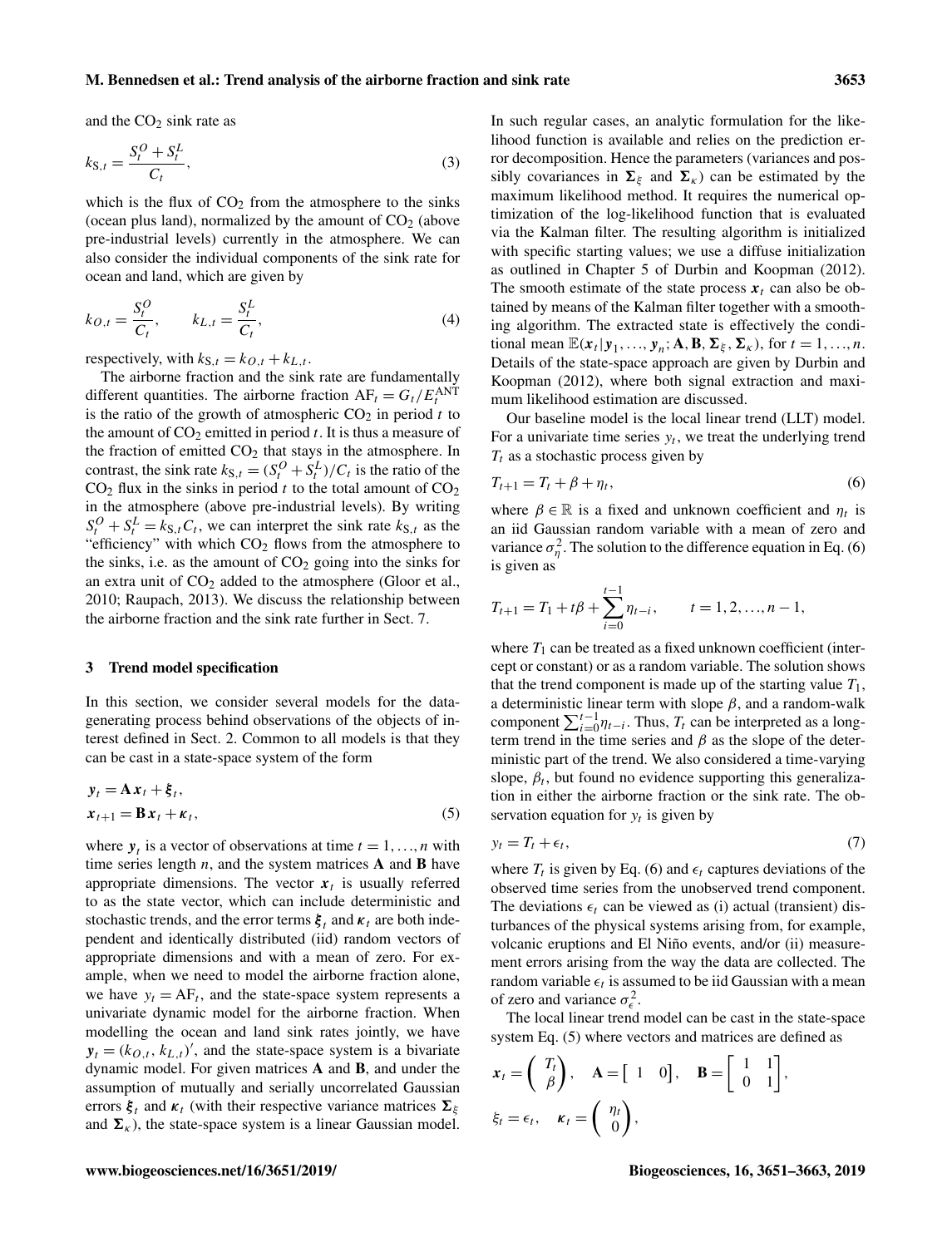for  $t = 1, \ldots, n$ . The state vector  $x_t$  consists of the two variables of interest: stochastic trend variable  $T_t$  and deterministic slope variable  $\beta$ . The state-space methods as discussed above can treat such mixed compositions of the state vector. We have illustrated how the state-space system can be used for a univariate time series. In the next sections, we also consider trend analyses based on multivariate time series models.

# <span id="page-3-0"></span>4 Trend analysis of the airborne fraction

It follows immediately from Eq. [\(2\)](#page-1-2) that we can measure the airborne fraction  $AF<sub>t</sub>$  in two alternative ways:

$$
AF_t^{(1)} = \frac{G_t^{ATM}}{E_t^{ANT}},
$$
  
\n
$$
AF_t^{(2)} = \frac{E_t^{ANT} - S_t^O - S_t^L}{E_t^{ANT}} = AF_t^{(1)} + \xi_t,
$$
\n(8)

where  $\xi_t = B_t^{\text{IM}}/E_t^{\text{ANT}}$ , since  $E_t^{\text{ANT}} - S_t^O - S_t^L = G_t + B_t^{\text{IM}}$ . Although the two quantities in Eq. [\(8\)](#page-3-1) measure the same underlying object (the airborne fraction  $AF<sub>t</sub>$ ), they differ in practice because of a non-zero budget imbalance, i.e.  $\xi_t \neq 0$ . Our statistical analysis implies that  $\xi_t$  is a well-behaved zeromean and covariance stationary error process.

We consider our baseline local linear trend model of Sect. [3](#page-2-0) for each of the objects, that is,

$$
\mathbf{y}_t = \mathbf{A}\mathbf{F}_t^{(i)} = T_t^{(i)} + \epsilon_t^{(i)},
$$

for  $i = 1, 2$ , where the trend  $T_t^{(i)}$  is specified in Eq. [\(6\)](#page-2-1) and with error  $\epsilon_t^{(i)}$ . Table [1](#page-4-1) reports the output of the estimation, using the state-space system and the Kalman filter. The first part of Table [1](#page-4-1) presents estimates of the standard deviations of the observation error term  $\epsilon_t^{(i)}$  and the trend error term  $\eta_t^{(i)}$ , as well as the estimate of the slope parameter  $\beta$ , including the estimated standard error (SE) of  $\hat{\beta}$  and the resulting t statistic, t-stat =  $\hat{\beta}$  / SE( $\hat{\beta}$ ). Based on these estimation results, we can formally test hypotheses of the type

$$
H_0: \beta = 0 \quad \text{against} \quad H_1: \beta \neq 0,
$$
\n<sup>(9)</sup>

or, more relevantly,

$$
H_0: \beta = 0 \quad \text{against} \quad H_1: \beta > 0. \tag{10}
$$

By using the normal approximation to the  $t$  distribution and for a 95% confidence level, the critical value for the test Eq.  $(9)$  is 1.96, and for Eq.  $(10)$ , it is 1.645. In the case of the airborne fraction, we are interested in testing Eq. [\(10\)](#page-3-3). It is evident from Table [1](#page-4-1) that we cannot reject  $H_0$  in this case (*p* values 0.2711 and 0.4042 for the case of  $AF_t^{(1)}$  and  $AF_t^{(2)}$ , respectively). In other words, although the estimate  $\beta$  is positive, we cannot conclude, statistically at 95% confidence, that the airborne fraction is increasing over time.

Table [1](#page-4-1) also contains diagnostic statistics for the standardized prediction residual  $u_t$  based on

$$
\mathbf{y}_t - \mathbb{E}(\mathbf{y}_t | \mathbf{y}_1, \ldots, \mathbf{y}_{t-1}; \mathbf{A}, \mathbf{B}, \mathbf{\Sigma}_{\xi}, \mathbf{\Sigma}_{\kappa}),
$$

for  $t = 1, ..., n$ , and where  $\Sigma_{\xi}$  and  $\Sigma_{\kappa}$  are replaced by their respective maximum likelihood estimates. Under the assumption that the local linear trend model is correctly specified for the time series  $y_t$ , the residuals  $u_t$  are Gaussian iid (see [Durbin and Koopman,](#page-11-7) [2012,](#page-11-7) p. 38). To verify these properties of  $u_t$  empirically, we consider two residual diagnostic statistics: the normality test statistic  $N$  of [Jarque and Bera](#page-11-8) [\(1987\)](#page-11-8) and the serial correlation test statistic of [Durbin and](#page-11-9) [Watson](#page-11-9) [\(1971\)](#page-11-9). As a goodness-of-fit statistic, we consider the  $R_d^2$ , which is a relative measure of model fit against a random-walk model. Since the statistic is defined in a similar way to the standard regression fit measure  $R^2$ , we have

<span id="page-3-1"></span>
$$
R_d^2 = 1 - \frac{\sum_{t=2}^n u_t^2}{\sum_{t=2}^n [(y_t - y_{t-1}) - m]^2},
$$
  

$$
m = (n-1)^{-1} \sum_{t=2}^n (y_t - y_{t-1}).
$$

The reported diagnostic statistics and goodness of fit in Ta-ble [1](#page-4-1) are satisfactory for the time series  $AF_t^{(1)}$  and  $AF_t^{(2)}$ . We may conclude from these results that the local linear trend model from Eqs. [\(6\)](#page-2-1)–[\(7\)](#page-2-3) provides an adequate description of the dynamic features in the time series. Since the  $AF<sub>t</sub><sup>(2)</sup>$ is well-described within our state-space framework, the extra error term  $\xi_t = B_t^{\text{IM}}/E_t^{\text{ANT}}$  in  $\overline{AF}_t^{(2)}$ , as introduced by the budget imbalance term in Eq. [\(8\)](#page-3-1), is well-behaved. Hence the assumptions underlying the state-space system appear to be valid.

The state-space system allows both measures for the airborne fraction,  $AF_t^{(1)}$  and  $AF_t^{(2)}$ , to be included in a single model with the purpose of improving the quality of the trend estimation and inference. We begin with an "uninformed" system using two different trend components,  $T_t^{(1)}$  and  $T_t^{(2)}$ , both specified as Eq. [\(6\)](#page-2-1), for the two time series. We have

<span id="page-3-4"></span><span id="page-3-2"></span>
$$
\mathbf{y}_{t} = \begin{bmatrix} A F_{t}^{(1)} \\ A F_{t}^{(2)} \end{bmatrix} = \begin{bmatrix} G_{t}^{ATM} / E_{t}^{ANT} \\ 1 - (S_{t}^{OCEAN} + S_{t}^{LAND}) / E_{t}^{ANT} \end{bmatrix}
$$

$$
= \begin{bmatrix} T_{t}^{(1)} \\ T_{t}^{(2)} \end{bmatrix} + \begin{bmatrix} \epsilon_{t}^{(1)} \\ \epsilon_{t}^{(2)} \end{bmatrix},
$$
(11)

<span id="page-3-3"></span>where the error terms  $\epsilon_t^{(i)}$ , for  $i = 1, 2$ , are correlated and their correlation coefficient can be estimated by the method of maximum likelihood together with the other parameters. The estimation results for this model are presented in panel a of Table [2.](#page-5-0) The main difference from Table [1](#page-4-1) is the inclusion of the estimated correlation matrix for  $(\epsilon_t^{(1)}, \epsilon_t^{(2)})$ . The diagnostic test statistics are reasonable. In comparison with the univariate analysis, the goodness-of-fit values for  $R_d^2$  are slightly higher for the multivariate model. Hence we trust the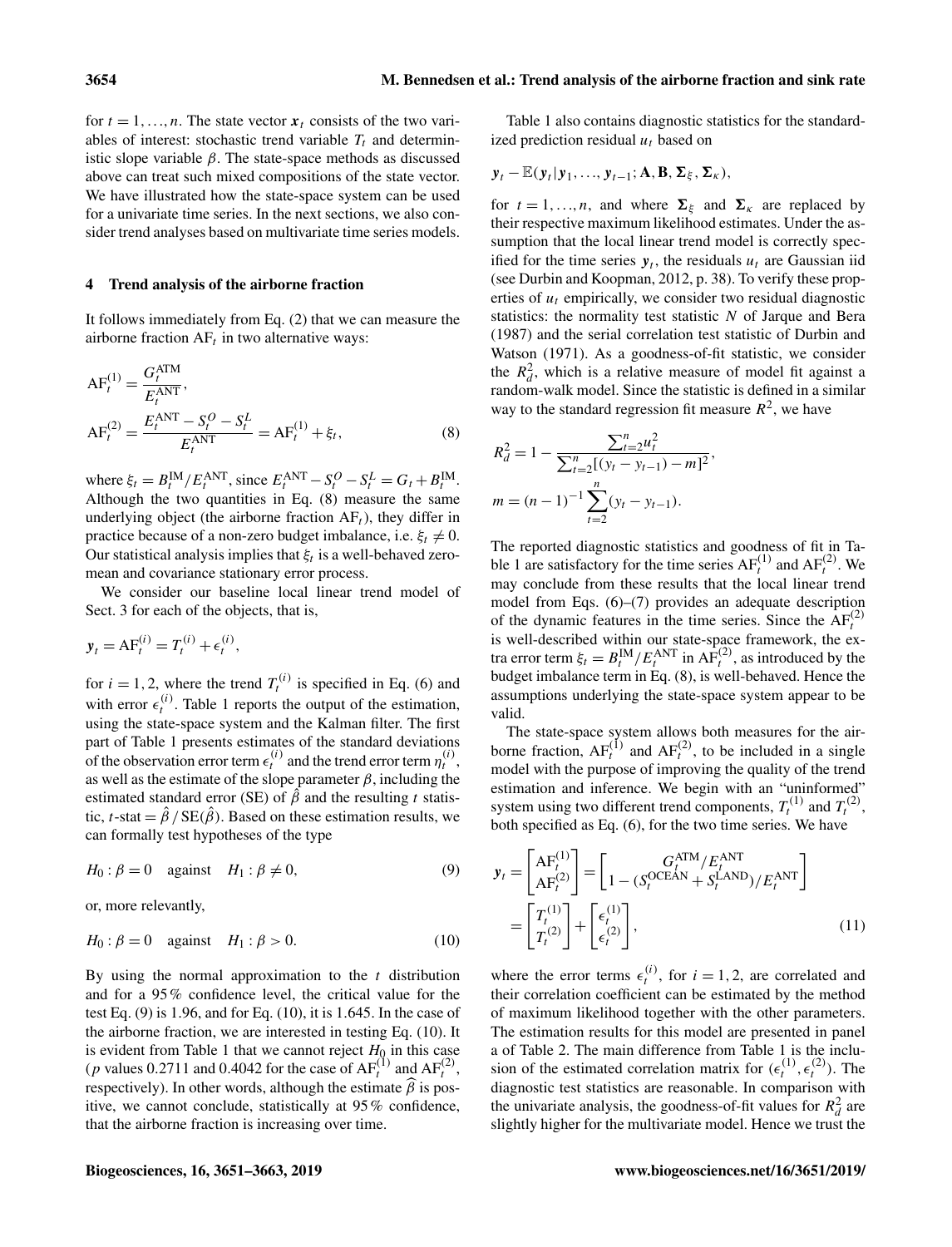<span id="page-4-1"></span>Table 1. Univariate analysis of the airborne fraction.

|  | Parameter estimates | Diagnostics |                                                                                                                                                        |  |  |  |
|--|---------------------|-------------|--------------------------------------------------------------------------------------------------------------------------------------------------------|--|--|--|
|  |                     |             | $\widehat{\sigma}_{\epsilon}$ $\widehat{\sigma}_{\eta}$ $\widehat{\beta}$ $SE(\widehat{\beta})$ $t$ -stat $(\widehat{\beta})$ $N$ $R_{\lambda}^{2}$ DW |  |  |  |
|  |                     |             | $AFt(1)$ 0.1357 0.0101 0.00109 0.00179 0.60934 0.274 0.442 1.829                                                                                       |  |  |  |
|  |                     |             | $AF_r^{(2)}$ 0.1353 0.0122 0.00049 0.00203 0.24246 2.324 0.489 1.991                                                                                   |  |  |  |

We report parameter estimates for the standard deviations  $\sigma_{\epsilon}$  and  $\sigma_{\eta}$  and slope coefficient  $\beta$  together with its standard error (SE) and t statistic (t-stat). We further report the normality (N) test, the goodness-of-fit statistic  $R_D^2$ , and the Durbin–Watson (DW) test statistic for serial correlation; all are computed for the standardized prediction errors  $u_t$ , which are obtained from the Kalman filter. The normality test N is the  $\chi^2$  distributed, with 2 degrees of freedom, statistic of [Jarque and Bera](#page-11-8) [\(1987\)](#page-11-8), with its 95% critical value of 5.99; the statistic relies on the sample estimates of skewness and kurtosis of  $u_t$ . The goodness-of-fit statistic  $R_d^2$  is defined as  $1 - ESS/DSS$ , where  $ESS = \sum_{t=2}^{n} u_t^2$  and  $\text{DSS} = \sum_{t=2}^{n} [(y_t - y_{t-1}) - m]^2$  with  $m = (n-2)^{-1} \sum_{t=2}^{n} (y_t - y_{t-1})$ . The DW test statistic is developed by [Durbin](#page-11-9) [and Watson](#page-11-9) [\(1971\)](#page-11-9), where also its critical values are tabulated. If DW = 2 the sequence  $u_t$  is serially uncorrelated, if DW < 2 there is evidence that the errors  $u_t$  are positively autocorrelated, and if DW > 2 there is evidence that the errors  $u_t$  are negatively autocorrelated.

model to be a good representation of the data. Furthermore, the slope is estimated to be positive in both cases (that is  $\hat{\beta} > 0$ ). However, when testing the null hypothesis given in Eq. [\(10\)](#page-3-3), we cannot reject the hypothesis that the slopes are zero (*p* values 0.3753 and 0.4895 for the case of  $AF<sup>(1)</sup><sub>t</sub>$  and  $AF<sub>t</sub><sup>(2)</sup>$ , respectively).

Since the two quantities in Eq. [\(8\)](#page-3-1) measure the same object, the airborne fraction, we now force the state-space system to recognize that these data are driven by the same underlying common trend,  $T_t^A$ , but with possibly different error terms  $\epsilon_t^{(1)}$  and  $\epsilon_t^{(2)}$ . In other words, we consider

$$
\mathbf{y}_{t} = \begin{bmatrix} AF_{t}^{(1)} \\ AF_{t}^{(2)} \end{bmatrix} = \begin{bmatrix} G_{t}^{ATM} / E_{t}^{ANT} \\ 1 - (S_{t}^{OCEAN} + S_{t}^{LAND}) / E_{t}^{ANT} \end{bmatrix}
$$

$$
= \begin{bmatrix} T_{t}^{A} \\ T_{t}^{A} \end{bmatrix} + \begin{bmatrix} \epsilon_{t}^{(1)} \\ \epsilon_{t}^{(2)} \end{bmatrix}.
$$
(12)

The output of the estimation of this system is shown in panel b of Table [2;](#page-5-0) the estimated common trend and the data are plotted in Fig. [1.](#page-5-1) A slight deterioration of the diagnostic statistics is to be expected when introducing a common trend into the system, but the diagnostic statistics are still such that we can accept Eq. [\(12\)](#page-4-2) as a plausible model. For the estimate of the slope  $\beta$ , we find a larger t statistic in absolute value than in the uninformed model, indicating that the restriction to the common trend increases the precision of the estimates. An explanation of this finding is that the informed system used twice as many observations for estimating the trend compared to the uninformed system. The hypothesis test in Eq. [\(10\)](#page-3-3) reveals that the estimate of the slope parameter, although again positive, is still not statistically different from zero ( $p$  value 0.2199).

### <span id="page-4-0"></span>5 Trend analysis of the  $CO<sub>2</sub>$  sink rate

In this section, we analyse the  $CO<sub>2</sub>$  sink rate in the same way as the airborne fraction above. Analogously we can define two alternative versions of the sink rate:

$$
k_{S,t}^{(1)} = \frac{S_t^O + S_t^L}{C_t}, \qquad k_{S,t}^{(2)} = \frac{E_t^{\text{ANT}} - G_t}{C_t} = k_{S,t}^{(1)} + \xi_t, \quad (13)
$$

where now  $\xi_t = B_t^{\text{IM}}/C_t$  and where we used Eq. [\(2\)](#page-1-2). As was the case for the airborne fraction, these two quantities measure the same underlying object (the sink rate,  $k_{S,t}$ ) but differ in practice because of a non-zero budget imbalance, i.e.  $\xi_t \neq 0$ .

The basic (univariate) local linear trend model for each of these objects is then given by

$$
y_t = k_{S,t}^{(i)} = T_t^{(i)} + \epsilon_t^{(i)},
$$

<span id="page-4-2"></span>for  $i = 1, 2$ , where  $T_t^{(i)}$  is specified as in Eq. [\(6\)](#page-2-1). When the model is cast in the state-space system, the parameters can be estimated for each of the data series individually. The estimation results are presented in Table [3.](#page-6-1) The diagnostic statistics are satisfactory, and we conclude again that the error term  $\xi_t = B_t^{\text{IM}}/C_t$  is well-behaved in the sense that the assumptions underlying the state-space system appear to be valid also for the alternative sink rate data,  $k_{S,t}^{(2)}$ . Even though the estimates of the slopes are negative, we cannot reject the null hypothesis of  $\beta = 0$  (p values 0.2233 and 0.0761 for the case of  $k_{S,t}^{(1)}$  and  $k_{S,t}^{(2)}$ , respectively). We still consider a one-sided test as in Eq. [\(10\)](#page-3-3), but now the relevant alternative hypothesis is  $H_1$  :  $\beta$  < 0.

Analogously to the airborne fraction above, these data can be put in a joint uninformed system with two different trend components, and we have

<span id="page-4-3"></span>
$$
\mathbf{y}_t = \begin{bmatrix} k_{S,t}^{(1)} \\ k_{S,t}^{(2)} \end{bmatrix} = \begin{bmatrix} (S_t^O + S_t^L)/C_t \\ (E_t^{\text{ANT}} - G_t)/C_t \end{bmatrix} = \begin{bmatrix} T_t^{(1)} \\ T_t^{(2)} \end{bmatrix} + \begin{bmatrix} \epsilon_t^{(1)} \\ \epsilon_t^{(2)} \end{bmatrix},\tag{14}
$$

which can be compared with the model in Eq.  $(11)$ . The estimation results for this model are reported in panel a of Table [4.](#page-6-2) Although the slope estimates are negative, they are not significant (p values 0.3106 and 0.1947 for the case of  $k_S^{(1)}$  $S, t$ and  $k_{S,t}^{(2)}$ , respectively).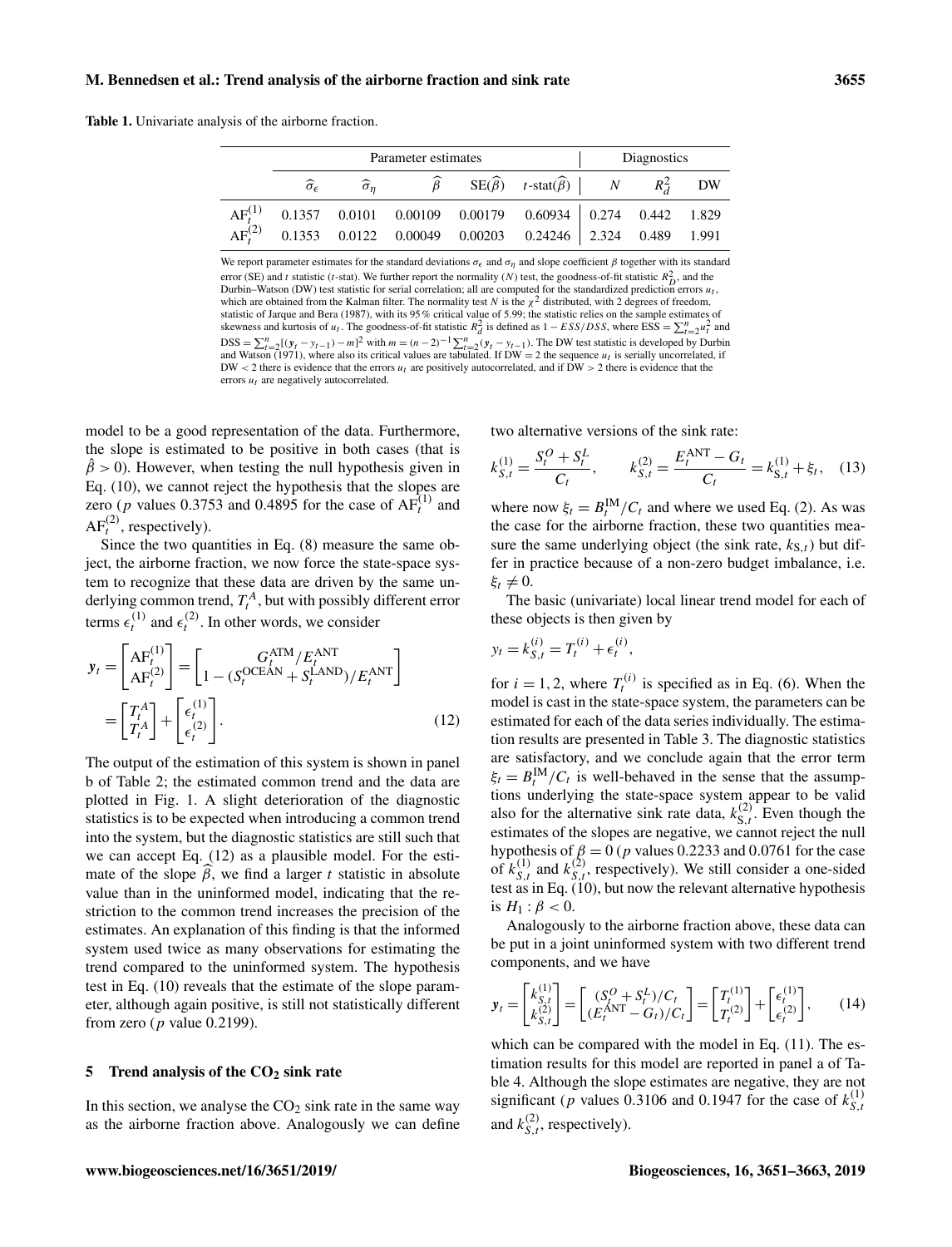|                                              |                               |                           | Parameter estimates |                       |                                             | Correlation matrix $(\epsilon)$<br>Diagnostics |                |                  |  |  |
|----------------------------------------------|-------------------------------|---------------------------|---------------------|-----------------------|---------------------------------------------|------------------------------------------------|----------------|------------------|--|--|
| (a) Two individual trends as in Eq. $(11)$ . |                               |                           |                     |                       |                                             |                                                |                |                  |  |  |
|                                              | $\widehat{\sigma}_{\epsilon}$ | $\widehat{\sigma}_{\eta}$ | $\widehat{\beta}$   | $SE(\widehat{\beta})$ | $AF^{(1)}$<br>$t$ -stat $(\widehat{\beta})$ | AF <sup>(2)</sup><br>$\overline{N}$            | $R_d^2$        | DW               |  |  |
| $AF^{(1)}$<br>AF <sup>(2)</sup>              | 0.1268<br>0.1307              | 0.0333<br>0.0274          | 0.00146<br>0.00010  | 0.00459<br>0.00383    | 0.31797<br>1.0000<br>0.02629<br>0.7612      | 0.7612<br>0.603<br>1.0000<br>1.469             | 0.484<br>0.525 | 2.0152<br>2.0853 |  |  |
| (b) One common trend as in Eq. $(12)$ .      |                               |                           |                     |                       |                                             |                                                |                |                  |  |  |
|                                              | $\widehat{\sigma}_{\epsilon}$ | $\widehat{\sigma}_{\eta}$ | $\widehat{\beta}$   | $SE(\widehat{\beta})$ | $AF^{(1)}$<br>$t$ -stat $(\widehat{\beta})$ | AF <sup>(2)</sup><br>$\boldsymbol{N}$          | $R_d^2$        | DW               |  |  |
| $AF^{(1)}$<br>$AF^{(2)}$                     | 0.1370<br>0.1375              | $7.2e-09$                 | 0.00073             | 0.00095               | 0.77258<br>1.0000<br>0.5518<br>-            | 0.5518<br>0.245<br>1.0000<br>2.573             | 0.470<br>0.516 | 1.8722<br>1.9820 |  |  |

<span id="page-5-0"></span>Table 2. Multivariate analysis of the airborne fraction.

<span id="page-5-1"></span>We report parameter estimates for the standard deviations  $\sigma_{\epsilon}^{(i)}$  and  $\sigma_{\eta}^{(i)}$ , for  $i = 1, 2$ , correlation matrix for  $\epsilon_t$ , and slope coefficient  $\beta$  together with its standard error (SE) and t statistic (t-stat). We further report the normality (N) test, the goodness-of-fit statistic  $R_D^2$ , and the Durbin–Watson (DW) test statistic for serial correlation. For details, see Table [1.](#page-4-1) In panel b, the trend coefficients ( $\sigma_{\eta}$  and  $\beta$ ) for AF<sup>(2)</sup> are the same as for AF<sup>(1)</sup> given the construction of the model (Eq. [12\)](#page-4-2).



**Figure 1.** Estimated trend  $T_t^A$  of the airborne fraction from the model [12.](#page-4-2)

Finally, we consider the state-space system that imposes a common trend for both time series,  $T_t^S$ , that is,

$$
\mathbf{y}_t = \begin{bmatrix} k_{S,t}^{(1)} \\ k_{S,t}^{(2)} \end{bmatrix} = \begin{bmatrix} (S_t^O + S_t^L)/C_t \\ (E_t^{\text{ANT}} - G_t)/C_t \end{bmatrix} = \begin{bmatrix} T_t^S \\ T_t^S \end{bmatrix} + \begin{bmatrix} \epsilon_t^{(1)} \\ \epsilon_t^{(2)} \end{bmatrix}, \tag{15}
$$

which can be compared with model in Eq.  $(12)$ . The estimation results are presented in panel b of Table [4.](#page-6-2) Similar to the analysis of the airborne fraction in the previous section, the diagnostic statistics are somewhat worse for the less flexible system with a common trend. However, the diagnostics are still satisfactory, while the goodness-of-fit statistics improved overall. The estimate of the slope is

$$
\widehat{\beta} = -0.00014,
$$

and this estimate is statistically significant: we reject the hypothesis  $H_0$ :  $\beta = 0$  in favour of  $H_1$ :  $\beta < 0$  at a 95% confidence level ( $p$  value 0.0014). The mean of the sink rate (calculated using either data set  $k_S^{(1)}$  $s^{(1)}$  or  $k_S^{(2)}$  $\binom{1}{s}$  is 0.0258. It follows that we estimate the sink rate to be decreasing with approximately  $0.00014/0.0258 = 0.54\% \text{ yr}^{-1}$ . The estimated trend and the data are plotted in Fig. [2.](#page-7-1)

<span id="page-5-2"></span>The state-space system is also well-suited for forecasting; see [Durbin and Koopman](#page-11-7) [\(2012\)](#page-11-7). Using the model in Eq. [\(15\)](#page-5-2), we forecast the sink rate 25 years ahead in time. The output is presented in Fig. [3.](#page-7-2) For reference, the forecasts coming from an autoregressive model of order 1 (AR1) are also presented. The downward trend in the forecasts from the state-space model is the result of the negative estimate of  $\beta$ . Under current conditions, the forecast implies that in approximately 15 years, the sink rate will have declined to below 2%. Conversely, the autoregressive model produces forecasts that converge to the mean of the original data series.

It is important to recognize that the validity of these forecasts are conditional on the assumption that the sink rate,  $k<sub>S</sub>$ , is linear in concentrations. As seen from the analysis above, see also Fig. [2,](#page-7-1) this assumption has been approximately satisfied over the time period considered in this paper, but whether it will continue to be accurate is an open question (see Appendix [A](#page-10-0) for a discussion of the possible future behaviour of the sink rate). The model-based forecasts of Fig. [3](#page-7-2) should be seen in this light: these forecasts are obtained under the assumption that the sink rate will continue to be approximately linear in concentrations. Whether this assumption is reason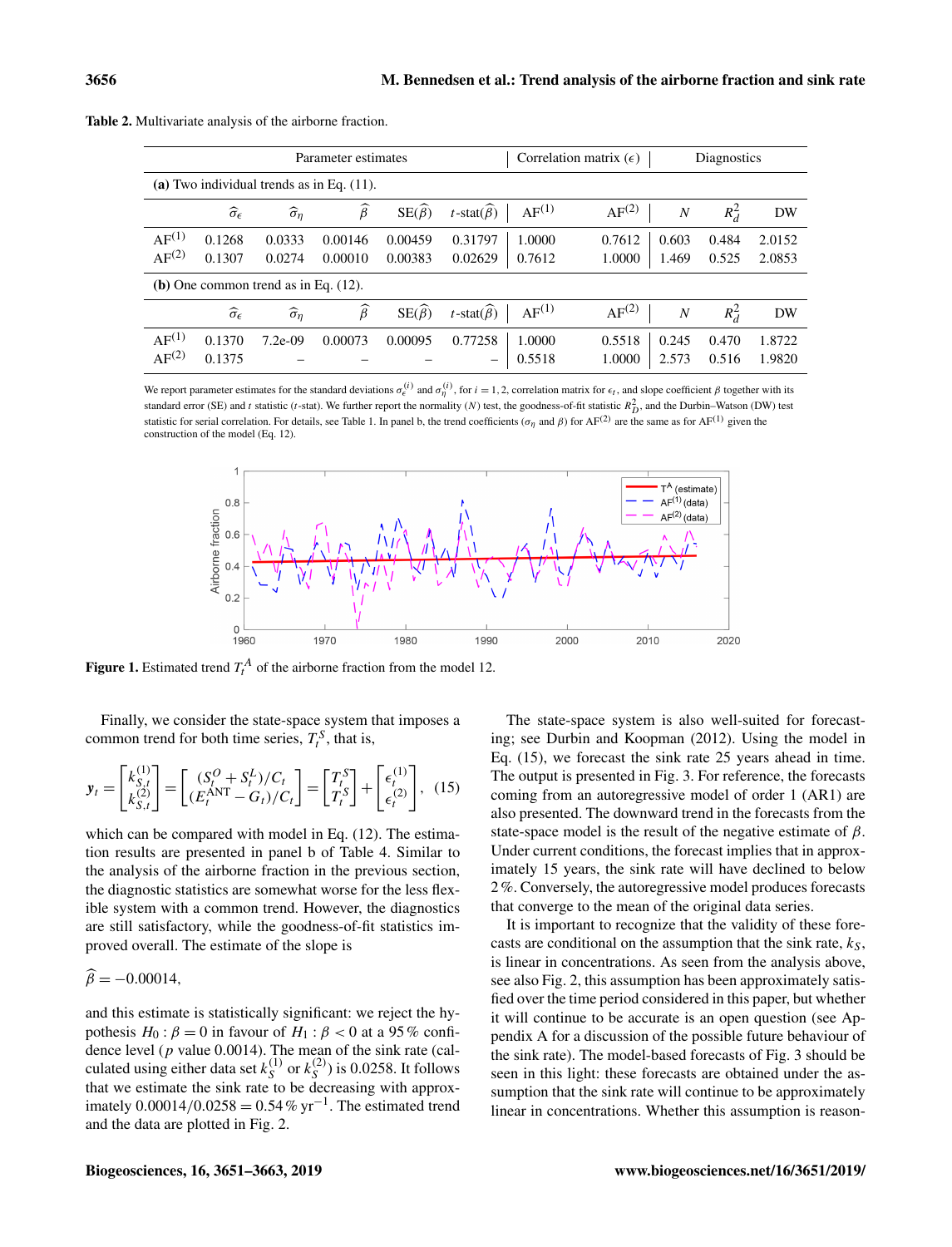<span id="page-6-1"></span>**Table 3.** Univariate analysis of the  $CO<sub>2</sub>$  sink rate.

|                                   |                               | Parameter estimates                                                                | Diagnostics |                                                                                    |  |  |  |
|-----------------------------------|-------------------------------|------------------------------------------------------------------------------------|-------------|------------------------------------------------------------------------------------|--|--|--|
|                                   | $\widehat{\sigma}_{\epsilon}$ |                                                                                    |             | $\widehat{\beta}$ SE( $\widehat{\beta}$ ) t-stat( $\widehat{\beta}$ ) N $R_d^2$ DW |  |  |  |
| $\frac{k_{S}^{(1)}}{k_{S}^{(2)}}$ |                               | $0.0066$ $8.8077 \times 10^{-4}$ $-0.00010$ $0.00013$ $-0.76117$ 4.880 0.464 1.968 |             |                                                                                    |  |  |  |
|                                   |                               | $0.0063$ $6.3982 \times 10^{-4}$ $-0.00015$ $0.00010$ $-1.43179$ 0.967 0.442 1.875 |             |                                                                                    |  |  |  |

We report parameter estimates for the standard deviations  $\sigma_{\epsilon}$  and  $\sigma_{\eta}$  and slope coefficient  $\beta$  together with its standard error (SE) and t statistic (t-stat). We further report the normality (N) test, the goodness-of-fit statistic  $R_D^2$ , and the Durbin–Watson (DW) test statistic for serial correlation; all are computed for the standardized prediction errors  $u_t$ , which are obtained from the Kalman statistic for serial correlation; all are computed for the standardized prediction errors filter; for details see Table [1.](#page-4-1)

<span id="page-6-2"></span>**Table 4.** Multivariate analysis of the  $CO<sub>2</sub>$  sink rate.

|                                              |                                         |                           | Parameter estimates | Correlation matrix $(\epsilon)$<br>Diagnostics |                                |                         |               |                  |         |        |
|----------------------------------------------|-----------------------------------------|---------------------------|---------------------|------------------------------------------------|--------------------------------|-------------------------|---------------|------------------|---------|--------|
| (a) Two individual trends as in Eq. $(14)$ . |                                         |                           |                     |                                                |                                |                         |               |                  |         |        |
|                                              | $\widehat{\sigma}_{\epsilon}$           | $\widehat{\sigma}_{\eta}$ | $\widehat{\beta}$   | $SE(\hat{\beta})$                              | $t$ -stat $(\widehat{\beta})$  | $AF^{(1)}$              | $AF^{(2)}$    | $\boldsymbol{N}$ | $R_d^2$ | DW     |
| $k_{S}^{(1)}$<br>$k_{S}^{(2)}$               | 0.0064                                  | 0.0015                    | $-0.00010$          | 0.00020                                        | $-0.49406$                     | 1.0000                  | 0.7733        | 3.348            | 0.511   | 2.0233 |
|                                              | 0.0060                                  | 0.0014                    | $-0.00017$          | 0.00020                                        | $-0.86071$                     | 0.7733                  | 1.0000        | 1.365            | 0.488   | 2.0185 |
|                                              | (b) One common trend as in Eq. $(15)$ . |                           |                     |                                                |                                |                         |               |                  |         |        |
|                                              | $\widehat{\sigma}_{\epsilon}$           | $\widehat{\sigma}_{\eta}$ | $\widehat{\beta}$   | $SE(\widehat{\beta})$                          | t-stat $(\widehat{\beta})$     | $k_{\mathcal{S}}^{(1)}$ | $k_{S}^{(2)}$ | $\boldsymbol{N}$ | $R_d^2$ | DW     |
| $k_{S}^{(1)}$<br>$k_{S}^{(2)}$               | 0.0068                                  | $4.1762 \times 10^{-9}$   | $-0.00014$          | 0.00005                                        | $-2.99145$                     | 1.0000                  | 0.5621        | 4.012            | 0.499   | 2.0276 |
|                                              | 0.0065                                  |                           |                     |                                                | $\qquad \qquad \longleftarrow$ | 0.5621                  | 1.0000        | 0.090            | 0.474   | 1.7967 |

We report parameter estimates for the standard deviations  $\sigma_{\epsilon}^{(i)}$  and  $\sigma_{\eta}^{(i)}$ , for  $i = 1, 2$ , the correlation matrix for  $\epsilon_t$ , and slope coefficient  $\beta$  together with its standard error (SE) and t statistic (t-stat). We further report the normality (N) test, the goodness-of-fit statistic  $R_D^2$ , and the Durbin–Watson (DW) test statistic for serial correlation; for details, see Table [1.](#page-4-1) In panel b, the trend coefficients ( $\sigma_{\eta}$  and  $\beta$ ) for  $k_S^{(2)}$  are the same as for  $k_S^{(1)}$  given the construction of the model (Eq. [15\)](#page-5-2).

able is an interesting question beyond the scope of the present study.

the carbon budget, we also consider the model equations

# <span id="page-6-0"></span>6 Trend analysis of the ocean and land sink rates

We may conclude from the analysis in the previous section that the combined (land plus ocean) sink rate appears to be decreasing. To investigate this finding in more detail, we study two alternative models, which consider the two sink variables separately. The first model specifies local linear trends for ocean and land sink rates, i.e.

$$
\mathbf{y}_t = \begin{bmatrix} k_{O,t} \\ k_{L,t} \end{bmatrix} = \begin{bmatrix} S_t^O / C_t \\ S_t^L / C_t \end{bmatrix} = \begin{bmatrix} T_t^O \\ T_t^L \end{bmatrix} + \begin{bmatrix} \epsilon_t^{(1)} \\ \epsilon_t^{(2)} \end{bmatrix},\tag{16}
$$

where the time series  $k_{O,t}$  and  $k_{L,t}$  are defined in Eq. [\(4\)](#page-2-4), while the trend variables  $T_t^O$  and  $T_t^L$  are specified as in Eq. [\(6\)](#page-2-1). To inform the state-space system of the structure of

$$
\mathbf{y}_{t} = \begin{bmatrix} k_{O,t} \\ k_{L,t} \\ k_{S,t} \end{bmatrix} = \begin{bmatrix} S_{t}^{O}/C_{t} \\ S_{t}^{L}/C_{t} \\ (E_{t}^{\text{ANT}} - G_{t})/C_{t} \end{bmatrix} = \begin{bmatrix} T_{t}^{O} \\ T_{t}^{L} \\ T_{t}^{O} + T_{t}^{L} \end{bmatrix}
$$

$$
+ \begin{bmatrix} \epsilon_{t}^{(1)} \\ \epsilon_{t}^{(2)} \\ \epsilon_{t}^{(3)} \end{bmatrix}.
$$
(17)

<span id="page-6-4"></span>This trivariate model equation can be cast in the state-space system (Eq. [5\)](#page-2-2) as well. The model specification has two independent trend processes of the form Eq. [\(6\)](#page-2-1) for land and ocean sinks. Since  $k_{S,t} = k_{O,t} + k_{L,t}$ , the time series  $k_{S,t}$  of combined ocean and land sinks must feature the sum of the two trend processes for the individual sinks as its trend process.

<span id="page-6-3"></span>The estimation results for these two model specifications are presented in Table [5.](#page-8-0) The residual diagnostic statistics N and DW are satisfactory, but we are particularly interested in the estimates of the slope parameters. It seems that most of the decrease in the sink rate can be attributed to the land sink. The slope estimates of the trend driving the ocean sink rate are very close to zero and not statistically significant  $(p)$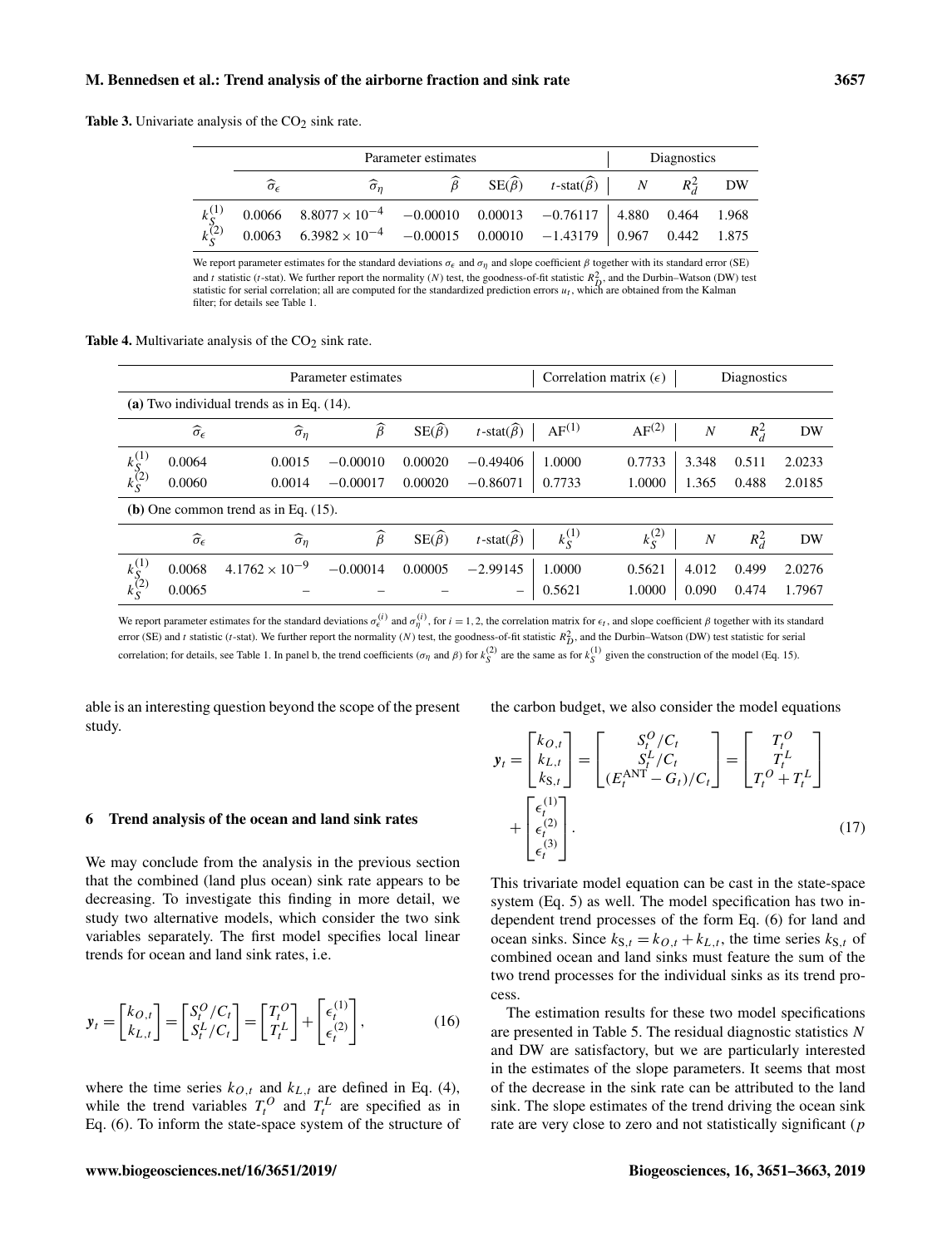<span id="page-7-1"></span>

<span id="page-7-2"></span>**Figure 2.** Estimated trend  $T_t^S$  of the CO<sub>2</sub> sink rate from Model (Eq. [15\)](#page-5-2).



Figure 3. The blue solid line represents the data, while the red solid line represents the point forecasts from the Kalman filter with the unknown parameters estimated by maximum likelihood. The dashed red lines are  $95\%$  confidence bands ( $\pm 1.96$  standard deviation) for the forecasts. The green line represents the forecasts from an autoregressive model of order 1.

values 0.5227 and 0.5168, respectively). On the other hand, the slope estimates of the trend driving the land sink rate are negative for both specifications. In the first model (Eq. [16\)](#page-6-3), we can reject the hypothesis that the slope of the trend driving the land sink rate is zero in favour of the one-sided alternative  $H_1$ :  $\beta$  < 0 at a 95% confidence level (p value of 0.0420). For the more informed model specification (Eq. [17\)](#page-6-4), the estimation results are reported in panel b of Table [5.](#page-8-0) Here we can reject  $H_0$  at a 90% confidence level (p value of 0.0882). Further, the results show that the estimate of the slope parameter from the land sink rate is equal to the estimate of the slope parameter from the combined sink rate as in Sect. [5,](#page-4-0) that is,  $\hat{\beta} = -0.00014$ . In other words, it appears that the decrease in the combined sink rate studied in the previous section is entirely explained by the decrease in the land sink rate.

# <span id="page-7-0"></span>7 Discussion

Previous studies of the airborne fraction and the  $CO<sub>2</sub>$  sink rate have focused on detecting a single linear and deterministic trend in the data of the form  $a_0 + a_1t$ , where  $a_0$  and  $a_1$ , are constants [\(Canadell et al.,](#page-11-1) [2007a;](#page-11-1) [Le Quéré et al.,](#page-12-1) [2009;](#page-12-1) [Knorr,](#page-12-4) [2009;](#page-12-4) [Raupach et al.,](#page-12-2) [2008,](#page-12-2) [2014\)](#page-12-0). However, possible statistical difficulties in such analyses have been pointed out in [Knorr](#page-12-4) [\(2009\)](#page-12-4). For instance, a linear regression analysis of two or more non-stationary variables can yield invalid inference [\(Granger and Newbold,](#page-11-10) [1974\)](#page-11-10). The approach of this paper is to consider the data in a state-space system. In this way, non-stationary components are explicitly modelled as unobserved trend components and inference is valid (e.g. [Durbin and Koopman,](#page-11-7) [2012\)](#page-11-7). Furthermore, the trend specification of the state-space system allows for both deterministic and stochastic trend components.

In some of the uninformed models (cf. Table [1,](#page-4-1) panel a of Table [2,](#page-5-0) and panel a of Table [4\)](#page-6-2), we estimate  $\hat{\sigma}_{Slp} > 0$ , and, thus, in these cases, we find evidence of the trend component varying in time. However, in our "informed" models with a single trend object for two alternative time series, the extracted trends are practically deterministic, that is, the estimates of  $\sigma_{Slp}$  in panel b of Tables [2](#page-5-0) and [4](#page-6-2) are near zero (cf. also Figs. [1](#page-5-1) and [2\)](#page-7-1). In conclusion, there is evidence that a simple deterministic trend fits both the airborne fraction and the sink rate data well, although this only becomes evident when incorporating two data sets for each of these objects.

Several studies have highlighted the need for accounting for noise in measurements of climate-related data [\(Knorr,](#page-12-4) [2009;](#page-12-4) [Ballantyne et al.,](#page-11-2) [2015\)](#page-11-2). The state-space approach explicitly incorporates such noise in the framework as well. [Ballantyne et al.](#page-11-2) [\(2015\)](#page-11-2) argue that errors in  $E_t^{\text{ANT}}$  might be autocorrelated. As shown in Tables [1–](#page-4-1)[5,](#page-8-0) the diagnostic statis-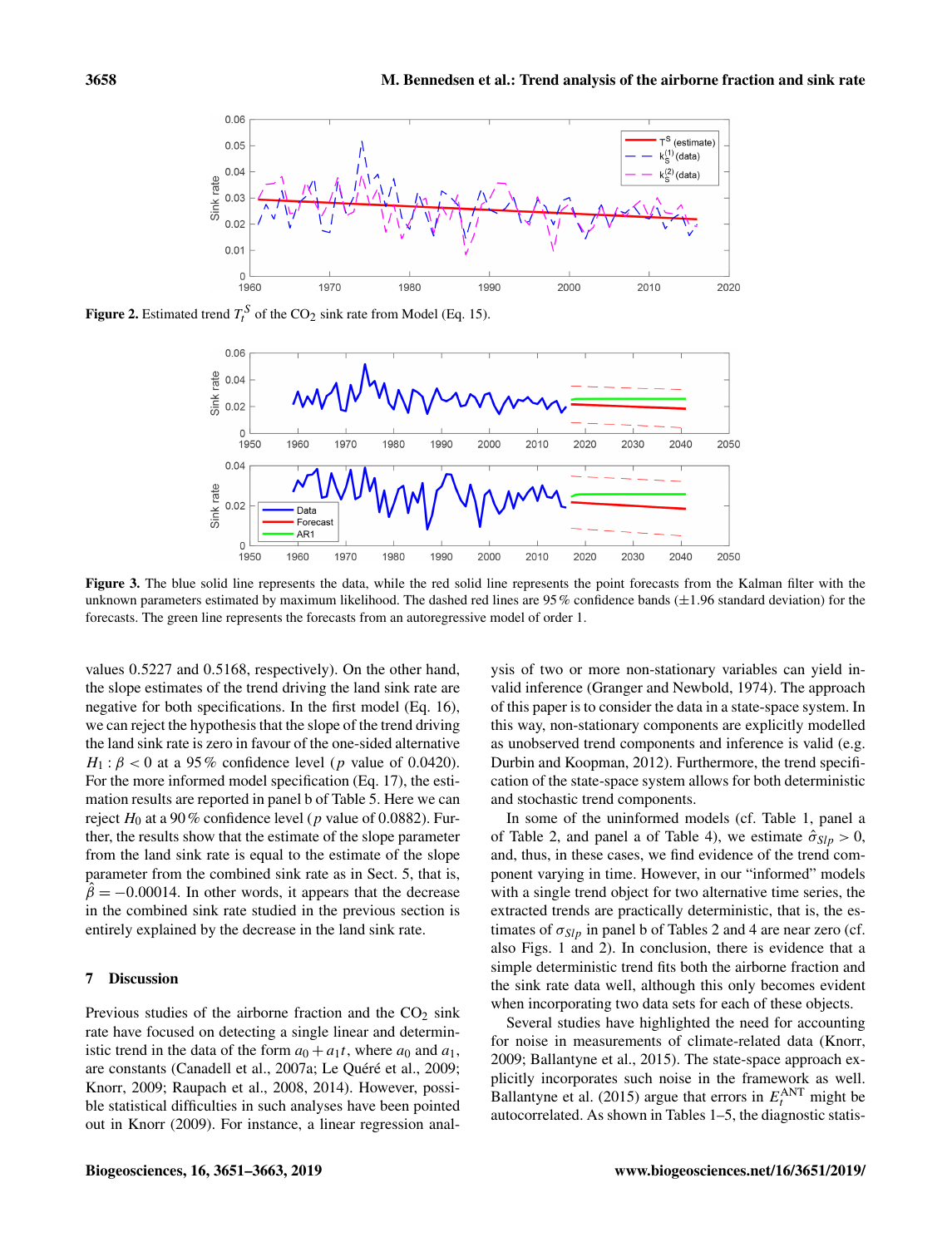| (a) Two trends and two observation series as in Eq. $(16)$ .   |                               |                           |                     |                       |                                 |           |             |                    |                  |         |       |
|----------------------------------------------------------------|-------------------------------|---------------------------|---------------------|-----------------------|---------------------------------|-----------|-------------|--------------------|------------------|---------|-------|
|                                                                |                               |                           | Parameter estimates |                       | Correlation matrix $(\epsilon)$ |           | Diagnostics |                    |                  |         |       |
|                                                                | $\widehat{\sigma}_{\epsilon}$ | $\widehat{\sigma}_{\eta}$ | $\widehat{\beta}$   | $SE(\hat{\beta})$     | $t$ -stat $(\beta)$             | $k_{O,t}$ | $k_{L,t}$   |                    | $\boldsymbol{N}$ | $R_d^2$ | DW    |
| $k_{O,t}$                                                      | 0.0001                        | 0.00081                   | 0.00001             | 0.00011               | 0.057                           | 1.00      | $-1.00$     |                    | 4.839            | 0.0343  | 1.847 |
| $k_{L,t}$                                                      | 0.0067                        | 0.00015                   | $-0.00010$          | 0.00006               | $-1.728$                        | $-1.00$   | 1.00        |                    | 5.332            | 0.513   | 1.908 |
| (b) Two trends and three observation series as in Eq. $(17)$ . |                               |                           |                     |                       |                                 |           |             |                    |                  |         |       |
|                                                                | $\widehat{\sigma}_{\epsilon}$ | $\widehat{\sigma}_{\eta}$ | $\widehat{\beta}$   | $SE(\widehat{\beta})$ | $t$ -stat $(\beta)$             | $k_{O,t}$ | $k_{L,t}$   | $k_{\mathbf{S},t}$ | $\boldsymbol{N}$ | $R_d^2$ | DW    |
| $k_{O,t}$                                                      | 0.0001                        | 0.00081                   | 0.00000             | 0.0001                | 0.0422                          | 1.00      | $-0.122$    | $-0.884$           | 4.839            | 0.0343  | 1.916 |
| $k_{L,t}$                                                      | 0.0068                        | 0.00068                   | $-0.00014$          | 0.0001                | $-1.352$                        | $-0.122$  | 1.00        | 0.572              | 4.054            | 0.494   | 1.989 |
| $k_{\mathbf{S},t}$                                             | 0.0065                        |                           |                     |                       | $\overline{\phantom{m}}$        | $-0.884$  | 0.572       | 1.00               | 1.114            | 0.477   | 1.801 |

<span id="page-8-0"></span>Table 5. Analysis of ocean and land sink rates.

We report parameter estimates for standard deviations  $\sigma_{\epsilon}^{(i)}$  and  $\sigma_{\eta}^{(i)}$ , for  $i = 1, 2, 3$ , correlation matrix for  $\epsilon_t$ , and slope coefficient  $\beta$  together with its standard error (SE) and t statistic (t-stat). We further report the normality (N) test, the goodness-of-fit statistic  $R_D^2$  and the Durbin–Watson (DW) test statistic for serial correlation; for details see Table [1.](#page-4-1) In panel b, we have two trends and two sets of trend coefficients ( $\sigma_{\eta}$  and  $\beta$ ) for  $k_{Q,t}$  and  $k_{L,t}$ . The trend for  $k_{S,t}$  is a combination of the two given the construction of the model (Eq. [17\)](#page-6-4).

tics do not indicate that autocorrelated errors pose a serious problem in our specifications. Nevertheless, the state-space framework can incorporate autocorrelated errors in the measurement equation.

Why do we find statistical evidence of a decreasing  $CO<sub>2</sub>$ sink rate but no evidence of an increasing airborne fraction when these two quantities are closely linked and the data entering the analyses are the same? It was noted in [Gloor et al.](#page-11-0) [\(2010\)](#page-11-0) that the airborne fraction and the sink rate are actually not as closely linked as they may seem prima facie. In particular, an increasing airborne fraction does not necessarily imply a decreasing sink rate and vice versa [\(Gloor et al.,](#page-11-0) [2010,](#page-11-0) Section 8). The findings of this paper support this claim by providing statistical evidence for a constant airborne fraction but at the same time for a decreasing sink rate. Secondly, the concept of an airborne fraction is that of a long-term quantity: the airborne fraction should represent the amount of anthropogenically released CO<sub>2</sub> that *eventually* stays in the atmosphere *after* other fluxes have been taken into account. However, the ratio of the concurrent fluxes, i.e.  $G_t / E_t^{\text{ANT}}$ , is likely a very noisy measurement of this object. Also, as we saw above, it is reasonable to consider sink fluxes, and therefore indirectly  $G_t$ , as being dependent on the *level* of CO<sub>2</sub> in the atmosphere (i.e.  $C_t = \sum G_t$ ), which is not captured by the concurrent ratio  $G_t / E_t^{\text{ANT}}$ . When studying the airborne fraction, it would perhaps be more reasonable to study an object taking this cumulative nature into account, e.g.  $\sum G_t / \sum E_t^{\text{ANT}} = C_t / \sum E_t^{\text{ANT}}$  (in fact, such specifications were often considered in earlier parts of the literature; e.g. [Keeling,](#page-12-7) [1973;](#page-12-7) [Bacastow and Keeling,](#page-11-11) [1979;](#page-11-11) [Oeschger](#page-12-8) [and Heimann,](#page-12-8) [1983;](#page-12-8) [Enting and Pearman,](#page-11-12) [1986\)](#page-11-12). However, cumulative statistics of this type would present other difficulties. The dominance of the long-term history may mask sudden changes, for example. In contrast, the sink rate  $S_t / C_t$ ,

as a flow-to-stock ratio, is immediately compatible with the underlying theory, at least as long as the linear approximation of the relationship between  $S_t$  and  $C_t$ , such as was made in, for example, [Gloor et al.](#page-11-0) [\(2010\)](#page-11-0) and [Rayner et al.](#page-12-3) [\(2015\)](#page-12-3), is adequate.

What are possible physical explanations for the apparent decrease in the sink rate? [Raupach](#page-12-6) [\(2013\)](#page-12-6) argues that a necessary condition for a constant sink rate is that the so-called "LinExp" assumption holds, i.e. that the sink fluxes  $S_t^O$  and  $S_t^L$  are linear in concentrations  $C_t$  ("Lin") and that emissions  $(E_t^{\text{ANT}})$  grow exponentially ("Exp"). Constancy of the airborne fraction rests on a similar LinExp argument. Since we find no statistical evidence that the airborne fraction,  $AF_t$ , and the ocean sink rate,  $k_{O,t}$ , are non-constant in time, it is unlikely that the Exp assumption is grossly violated over the observation period considered in this paper. In contrast, it was found above that the efficiency of the land sink,  $k_{L,t}$ , is decreasing. A plausible explanation of these findings is that the Lin assumption no longer holds for the land sink, for instance because the terrestrial sink could be slowly saturating [\(Canadell et al.,](#page-11-13) [2007b\)](#page-11-13). In Appendix [A](#page-10-0) we give a formal argument for how this could lead to the findings documented above. In particular, we show that the findings of this paper can be explained by the land sink's response to high atmospheric  $CO<sub>2</sub>$  concentrations: it is plausible that due to a rising level of  $CO<sub>2</sub>$  concentration, non-linear effects in the terrestrial  $CO<sub>2</sub>$  carbon cycle have become noticeable. If this is indeed the case, it has obvious consequences for our understanding of the carbon cycle and should be a cause for substantial concern [\(Gloor et al.,](#page-11-0) [2010,](#page-11-0) p. 7740). However, although this explanation of our findings is consistent with the data, we can not conclude that it is the only possible explanation. Further research into the underlying reasons for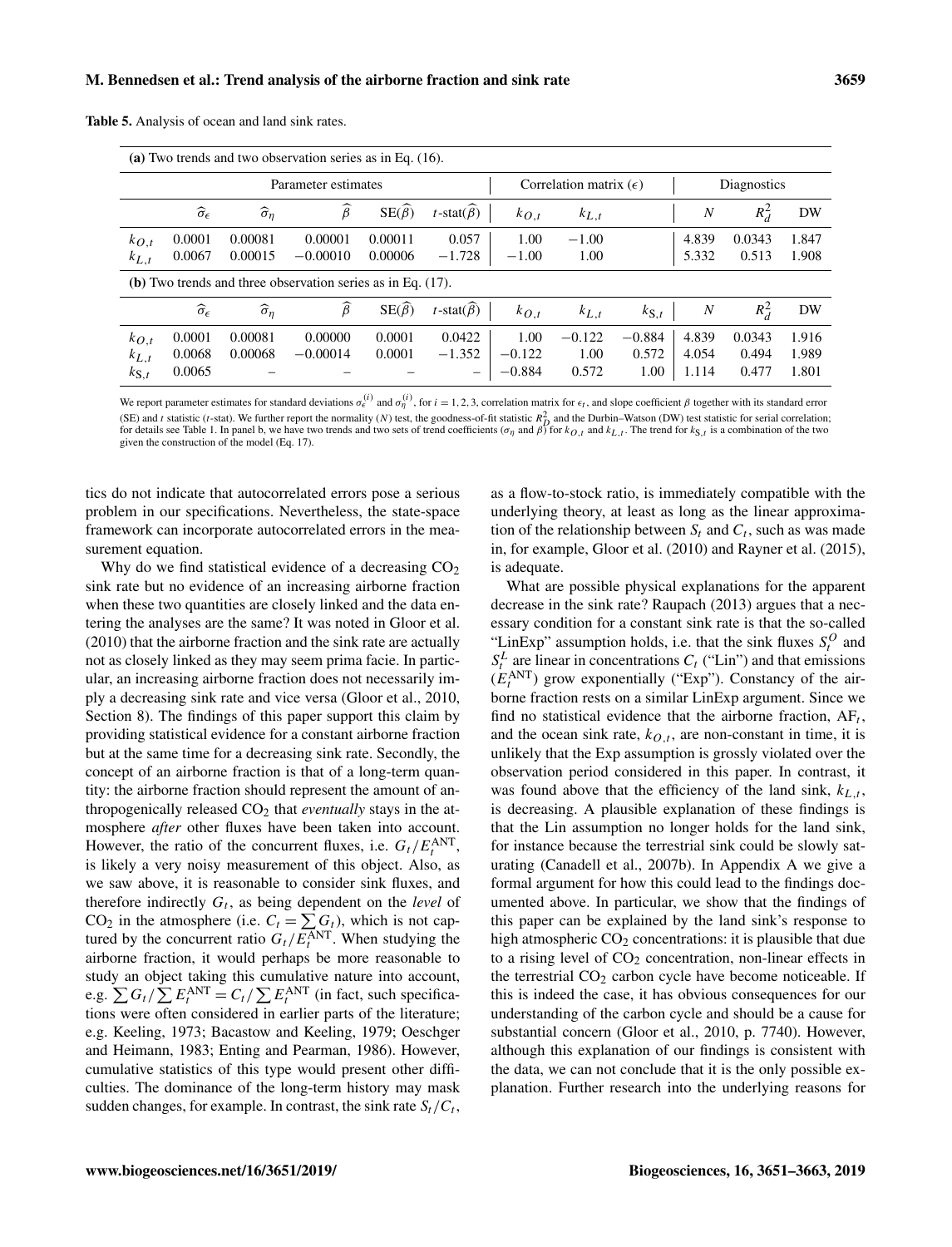the decreasing sink rate would be very valuable and is left for future work.

It is possible that the analyses conducted above are influenced by external natural events such as the El Niño– Southern Oscillation (ENSO), volcanic eruptions, and the like [\(Frölicher et al.,](#page-11-14) [2013\)](#page-11-14). The state-space system used in this paper can explicitly account for such effects through the additive error terms  $\epsilon_t$  (cf. Eq. [5\)](#page-2-2). To verify that the approach is indeed robust to such external and transitory events, we have also conducted our analyses using 5-year average data. The findings from the estimated state-space system for these time series of averages confirm those reported above: in the joint estimation, we find no statistical evidence of a trend in the airborne fraction ( $p$  value of 0.3214), and we do find statistical evidence of a decreasing trend in the sink rate (p value of 0.00064). We conclude that the findings of this paper are not likely to be driven by external natural events such as ENSO and volcanic eruptions. We also considered 2-, 3-, and 4-year averages with similar results. We present details of this analysis in the Supplement (Sect. 3). To further check the robustness of the results, we examined whether there are any observations in the data set which are particularly influential. Statistically influential observations could be due to outliers, caused for instance by external natural events, such as the ones mentioned above. Using a statistic called Cook's distance [\(Cook,](#page-11-15) [1977,](#page-11-15) [1979;](#page-11-16) [Atkinson et al.,](#page-11-17) [1997\)](#page-11-17), which is a measure of how influential a given observation is on the analysis, we did not find evidence of any one observation being particularly influential. Similarly, we tried estimating the slope parameter  $\beta$  after deleting the *t*th observation for each time point *t* in the sample, i.e. for  $t = 1959, 1960, ..., 2016$ ; the estimates of the slope parameter found in this way were very stable, which is further evidence of the robustness of the analyses to potential outliers and external events. Details can be found in the Supplement (Sect. 2.1).

This paper considers data recorded at a yearly frequency, while many of the previous studies of the airborne fraction and the sink rate use monthly data. The advantage of using monthly data is obvious: more observations. However, there are also some disadvantages. For instance, while the  $CO<sub>2</sub>$ concentration  $C_t$  (and therefore also the growth rate  $G_t$ ) is recorded every month, these data contain a strong seasonal component induced by the photosynthesis–respiration cycle of terrestrial vegetation. This seasonality needs to be accounted for in some way; for instance, [Raupach et al.](#page-12-0) [\(2014\)](#page-12-0) smooth the data using a 15-month running mean. In contrast, some of the other data are recorded only yearly, for instance, the emission data available to us,  $E_t^{\text{ANT}}$ . In this case, [Rau](#page-12-0)[pach et al.](#page-12-0) [\(2014\)](#page-12-0) use linear interpolation to get monthly estimates of emissions. Such transformations of the data, i.e. smoothing or interpolation, might introduce new and complicated errors, possibly invalidating the analyses. For these reasons, we prefer to work with yearly data.

### <span id="page-9-0"></span>8 Conclusions

We have argued that the state-space system can be a useful approach for analysing possible trends in the airborne fraction of anthropogenically released  $CO<sub>2</sub>$  and in the  $CO<sub>2</sub>$  sink rate. We have shown that deterministic and stochastic trend processes can be explicitly and jointly incorporated as unobserved components, allowing for valid inference, even when the observed time series are non-stationary. The state-space framework also allows for the incorporation of multiple data sets for the same object, which increases reliability of the resulting estimates.

We estimate a positive, yet statistically insignificant, slope in the data for the airborne fraction. Using two alternative time series for the sink rate and imposing a common trend, we obtain a significantly negative deterministic trend. Our analyses support the conclusions as set out by [Raupach et al.](#page-12-0) [\(2014\)](#page-12-0): the rate at which the combined (ocean plus land) sink takes up  $CO<sub>2</sub>$  from the atmosphere seems to be decreasing. The best estimate resulting from our state-space system is that the  $CO<sub>2</sub>$  sink rate, and therefore the efficiency with which the combined land and ocean sink is absorbing carbon from the atmosphere, is decreasing by  $0.54\%$  yr<sup>-1</sup>. We do not find evidence of this rate itself changing over time.

Finally, there is tentative evidence that the decrease in the sink rate is mainly driven by a weakening uptake in the land sink. This could be the result of non-linearities in the response of the terrestrial carbon sink to the level of atmospheric concentrations of  $CO<sub>2</sub>$ . That is, although the land sink is itself increasing and thus continuing to take up a large part of anthropogenically emitted  $CO<sub>2</sub>$ , as also noted recently by, for example, [Rayner et al.](#page-12-3) [\(2015\)](#page-12-3), [Keenan et al.](#page-12-9) [\(2016\)](#page-12-9), and [Fernández-Martínez et al.](#page-11-18) [\(2019\)](#page-11-18), the *rate* of this uptake appears to be decreasing. The statistical evidence for this is not strong, however, and we suggest that additional research must be conducted to further investigate this question.

*Data availability.* The data used in this paper are available at the website of the Global Carbon Project [\(https://www.](https://www.globalcarbonproject.org) [globalcarbonproject.org,](https://www.globalcarbonproject.org) Le Quéré et al., 2018).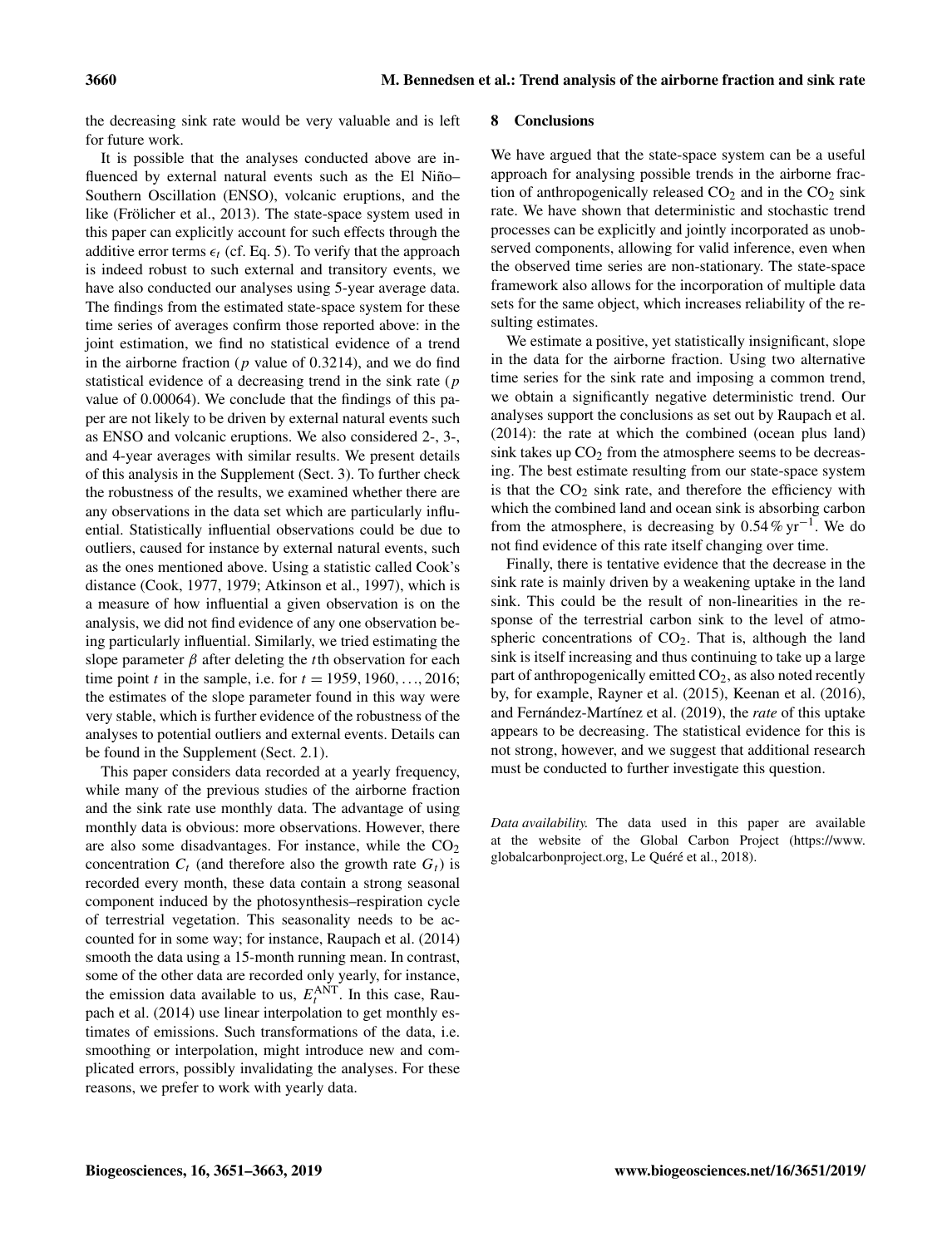# <span id="page-10-0"></span>Appendix A: Linear approximation of the relation of land sink and concentrations

In this Appendix, we argue that the levels of atmospheric concentrations of  $CO<sub>2</sub>$  may have risen to a point where a linear expansion of the logarithmic [Bacastow and Keeling](#page-11-19) [\(1973\)](#page-11-19) formula, describing the flux of  $CO<sub>2</sub>$  into the land sink, is no longer sufficient. Consequently, the Lin assumption of [Raupach](#page-12-6) [\(2013\)](#page-12-6) might be violated for the land sink, implying that 2nd-order effects may be driving the negative slope of the sink rate that we document in this paper.

From Eq. [\(4\)](#page-2-4) we obtain the relation

$$
S_t^L = k_{L,t} \cdot C_t,
$$

which implies that the flux of  $CO<sub>2</sub>$  to the land sink is linear in  $C_t$ , where  $k_{L,t}$  would then be treated as a constant. On the other hand, a decreasing  $k_{L,t}$  implies that the efficiency with which the land sink absorbs  $CO<sub>2</sub>$  is decreasing, i.e. that the flux of  $CO<sub>2</sub>$  to the land sink is non-linear in  $C<sub>t</sub>$ and that this non-linearity is such that the efficiency is decreasing. These statements are consistent with simulation results from climate cycle models [\(Friedlingstein et al.,](#page-11-20) [2006\)](#page-11-20). Here we illustrate mathematically how such non-linearities can arise.

The precise relationship between  $S_t^L$  and  $C_t$  still eludes us, but [\(Bacastow and Keeling,](#page-11-19) [1973,](#page-11-19) p. 94) suggest that (in our notation)

$$
S_t^L \approx \alpha \log(1 + C_t/\mathcal{C}^0),
$$

where  $\alpha$  is a constant and  $C^0 = 591.30 \,\text{GtC}$  is the amount of  $CO<sub>2</sub>$  in the atmosphere in pre-industrial times. Using this function, we can write a 2nd-order Taylor expansion:

$$
S_t^L \approx \alpha \log(1 + C_t/\mathcal{C}^0) \approx \alpha \frac{C_t}{\mathcal{C}^0} - \frac{1}{2} \alpha \left(\frac{C_t}{\mathcal{C}^0}\right)^2.
$$

Thus, if  $C^0$  is large compared to  $C_t$ , this implies that the squared term in the above equation is small and thus that a linear specification between  $S_t^L$  and  $C_t$  is reasonable. However, once  $C_t$  becomes large compared to  $C^0$ , this shows that the estimated sink rate will be found to be decreasing. To see this, use the Taylor expansion to write

$$
S_t^L \approx k_{L,t} C_t,
$$

where

$$
k_{L,t} = \frac{\alpha}{\mathcal{C}^0} - \frac{1}{2} \frac{\alpha}{\mathcal{C}^0} \frac{C_t}{\mathcal{C}^0},
$$

is decreasing in  $C_t$ . In our data, we have  $C_{1959} \approx 80 \text{ GtC}$ and  $C_{2016} \approx 267$  GtC, resulting in  $C_{1959}/C^0 \approx 14\%$  and  $C_{2016}/\mathcal{C}^0 \approx 45\%$ . In other words, the linear approximation to the Bacastow and Keeling model of the land sink flux might have been reasonable in the past, since  $C_{1959}/C^{0} \approx 14\%$ , but is likely misspecified in the present, since  $C_{2016}/C^0 \approx 45\%$ . That is, if this model is accurate, then a decreasing (land) sink rate indicates that we have entered a regime of atmospheric  $CO<sub>2</sub>$  concentrations, where the linear approximation breaks down and higher-order terms should be taken into account.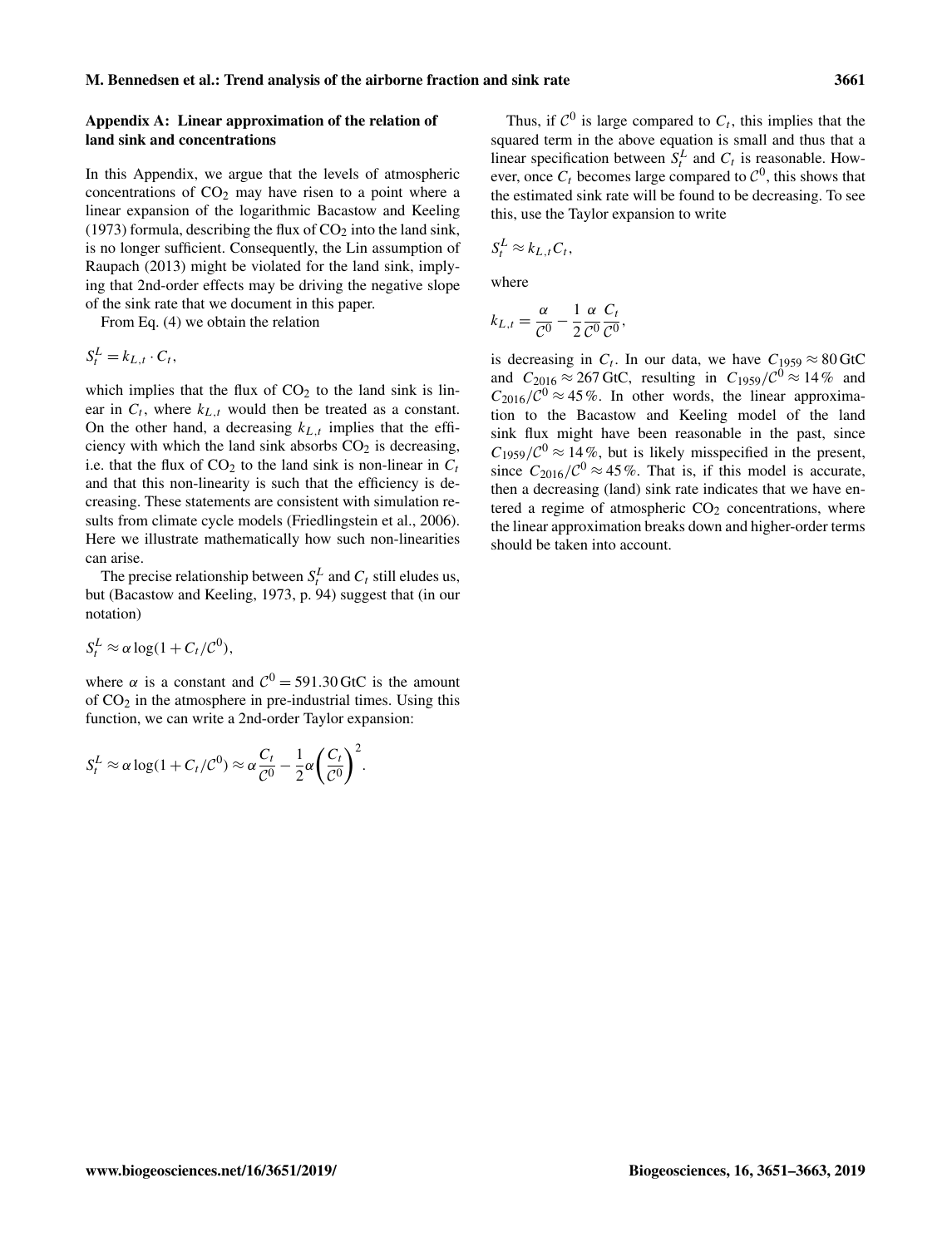*Supplement.* The supplement related to this article is available online at: [https://doi.org/10.5194/bg-16-3651-2019-supplement.](https://doi.org/10.5194/bg-16-3651-2019-supplement)

*Author contributions.* MB, EH, and SJK studied the data and discussed possible models. MB conceived of the idea to focus on the airborne fraction and the sink rate. MB, EH, and SJK went through the modelling cycle for these objects of interest. MB and SJK ran the estimations in MATLAB and OX, respectively. MB, EH, and SJK discussed the results and wrote the paper jointly.

*Competing interests.* The author declares that there is no conflict of interest.

*Acknowledgements.* We would like to thank Corinne Le Quéré for permission to use the data set of [Le Quéré et al.](#page-12-5) [\(2018\)](#page-12-5) as well as for useful comments on the paper. We would also like to thank two anonymous referees and the associate editor for constructive and helpful comments.

*Financial support.* This research has been supported by the Independent Research Fund Denmark (grant no. 7015-00018B).

*Review statement.* This paper was edited by Laurent Bopp and reviewed by two anonymous referees.

# References

- <span id="page-11-17"></span>Atkinson, A. C., Koopman, S. J., and Shephard, N.: Detecting shocks: Outliers and breaks in time series, J. Econometrics, 80, 387–422, 1997.
- <span id="page-11-19"></span>Bacastow, R. and Keeling, C. D.: Atmospheric Carbon Dioxide and radiocarbon in the natural cycle: II. Changes from A. D. 1700 to 2070 as deduced from a geochemical model, in: Carbon and the biosphere conference proceedings; Upton, New York, USA, 86–135, Brookhaven Symposia in Biology, 1973.
- <span id="page-11-11"></span>Bacastow, R. B. and Keeling, C. D.: Models to predict future atmospheric CO2 concentrations, in: Workshop on the global effects of carbon dioxide from fossil fuels, 72–90, US Department of Energy, 1979.
- <span id="page-11-2"></span>Ballantyne, A. P., Andres, R., Houghton, R., Stocker, B. D., Wanninkhof, R., Anderegg, W., Cooper, L. A., DeGrandpre, M., Tans, P. P., Miller, J. B., Alden, C., and White, J. W. C.: Audit of the global carbon budget: estimate errors and their impact on uptake uncertainty, Biogeosciences, 12, 2565–2584, https://doi.org[/10.5194/bg-12-2565-2015,](https://doi.org/10.5194/bg-12-2565-2015) 2015.
- <span id="page-11-4"></span>Boden, T. A., Marland, G., and Andres, R. J.: Global, Regional, and National Fossil-Fuel CO<sub>2</sub> Emissions, oak Ridge National Laboratory, U.S. Department of Energy, Oak Ridge, Tenn., USA, available at: [http://cdiac.ornl.gov/trends/emis/overview\\_](http://cdiac.ornl.gov/trends/emis/overview_2014.html) [2014.html](http://cdiac.ornl.gov/trends/emis/overview_2014.html) (last access: 28 June 2017), 2018.
- <span id="page-11-1"></span>Canadell, J. G., Le Quéré, C., Raupach, M. R., Field, C. B., Buitenhuis, E. T., Ciais, P., Conway, T. J., Gillett, N. P., Houghton,

R. A., and Marland, G.: Contributions to accelerating atmospheric  $CO<sub>2</sub>$  growth from economic activity, carbon intensity, and efficiency of natural sinks, P. Natl. Acad. Sci. USA, 104, 18866–18870, https://doi.org[/10.1073/pnas.0702737104,](https://doi.org/10.1073/pnas.0702737104) 2007a.

- <span id="page-11-13"></span>Canadell, J. G., Pataki, D., Gifford, R., Houghton, R., Luo, Y., Raupach, M., Smith, P., and Steffen, W.: Saturation of the Terrestrial Carbon Sink, 59–78, https://doi.org[/10.1007/978-3-540-32730-](https://doi.org/10.1007/978-3-540-32730-1_6) [1\\_6,](https://doi.org/10.1007/978-3-540-32730-1_6) 2007b.
- <span id="page-11-15"></span>Cook, R. D.: Detection of influential observations in linear regression, Technometrics, 19, 15–18, 1977.
- <span id="page-11-16"></span>Cook, R. D.: Influential observations in linear regression, J. Am. Stat. Assoc., 74, 169–174, 1979.
- <span id="page-11-3"></span>Dlugokencky, E. and Tans, P.: Trends in atmospheric carbon dioxide, national Oceanic & Atmospheric Administration, Earth System Research Laboratory (NOAA/ESRL), available at: <http://www.esrl.noaa.gov/gmd/ccgg/trends/global.html> last access: 9 March 2018.
- <span id="page-11-7"></span>Durbin, J. and Koopman, S. J.: Time series analysis by state space methods, 38, Oxford University Press, 2012.
- <span id="page-11-9"></span>Durbin, J. and Watson, G. S.: Testing for Serial Correlation in Least Squares Regression, Biometrika, 58, 1–19, 1971.
- <span id="page-11-12"></span>Enting, I. G. and Pearman, G. I.: The Use of Observations in Calibrating and Validating Carbon Cycle Models, 425–458, Springer New York, New York, NY, https://doi.org[/10.1007/978-1-4757-](https://doi.org/10.1007/978-1-4757-1915-4_21) [1915-4\\_21,](https://doi.org/10.1007/978-1-4757-1915-4_21) 1986.
- <span id="page-11-18"></span>Fernández-Martínez, M., Sardans, J., Chevallier, F., Ciais, P., Obersteiner, M., Vicca, S., Canadell, J. G., Bastos, A., Friedlingstein, P., Sitch, S., Piao, S. L., Janssens, I. A., and Peñuelas, J.: Global trends in carbon sinks and their relationships with CO2 and temperature, Nat. Clim. Change, 9, 73–79, https://doi.org[/10.1038/s41558-018-0367-7,](https://doi.org/10.1038/s41558-018-0367-7) 2019.
- <span id="page-11-20"></span>Friedlingstein, P., Cox, P., Betts, R., Bopp, L., von Bloh, W., Brovkin, V., Cadule, P., Doney, S., Eby, M., Fung, I., Bala, G., John, J., Jones, C., Joos, F., Kato, T., Kawamiya, M., Knorr, W., Lindsay, K., Matthews, H. D., Raddatz, T., Rayner, P., Reick, C., Roeckner, E., Schnitzler, K.-G., Schnur, R., Strassmann, K., Weaver, A. J., Yoshikawa, C., and Zeng, N.: Climate–Carbon Cycle Feedback Analysis: Results from the C4MIP Model Intercomparison, J. Climate, 19, 3337–3353, https://doi.org[/10.1175/JCLI3800.1,](https://doi.org/10.1175/JCLI3800.1) 2006.
- <span id="page-11-14"></span>Frölicher, T. L., Joos, F., Raible, C. C., and Sarmiento, J. L.: Atmospheric CO2 response to volcanic eruptions: The role of ENSO, season, and variability, Global Biogeochem. Cy., 27, 239–251, https://doi.org[/10.1002/gbc.20028,](https://doi.org/10.1002/gbc.20028) 2013.
- <span id="page-11-0"></span>Gloor, M., Sarmiento, J. L., and Gruber, N.: What can be learned about carbon cycle climate feedbacks from the  $CO<sub>2</sub>$ airborne fraction?, Atmos. Chem. Phys., 10, 7739–7751, https://doi.org[/10.5194/acp-10-7739-2010,](https://doi.org/10.5194/acp-10-7739-2010) 2010.
- <span id="page-11-10"></span>Granger, C. W. J. and Newbold, P.: Spurious regression in econometrics, J. Econometrics, 2, 111–120, 1974.
- <span id="page-11-5"></span>Hansis, E., Davis, S. J., and Pongratz, J.: Relevance of methodological choices for accounting of land use change carbon fluxes, Global Biogeochem. Cy., 29, 1230–1246, 2015.
- <span id="page-11-6"></span>Houghton, R. A. and Nassikas, A. A.: Global and regional fluxes of carbon from land use and land cover change 1850-2015, Global Biogeochem. Cy., 31, 456–472, 2017.
- <span id="page-11-8"></span>Jarque, C. M. and Bera, A. K.: A Test for Normality of Observations and Regression Residuals, Int. Stat. Rev., 2, 163–172, 1987.